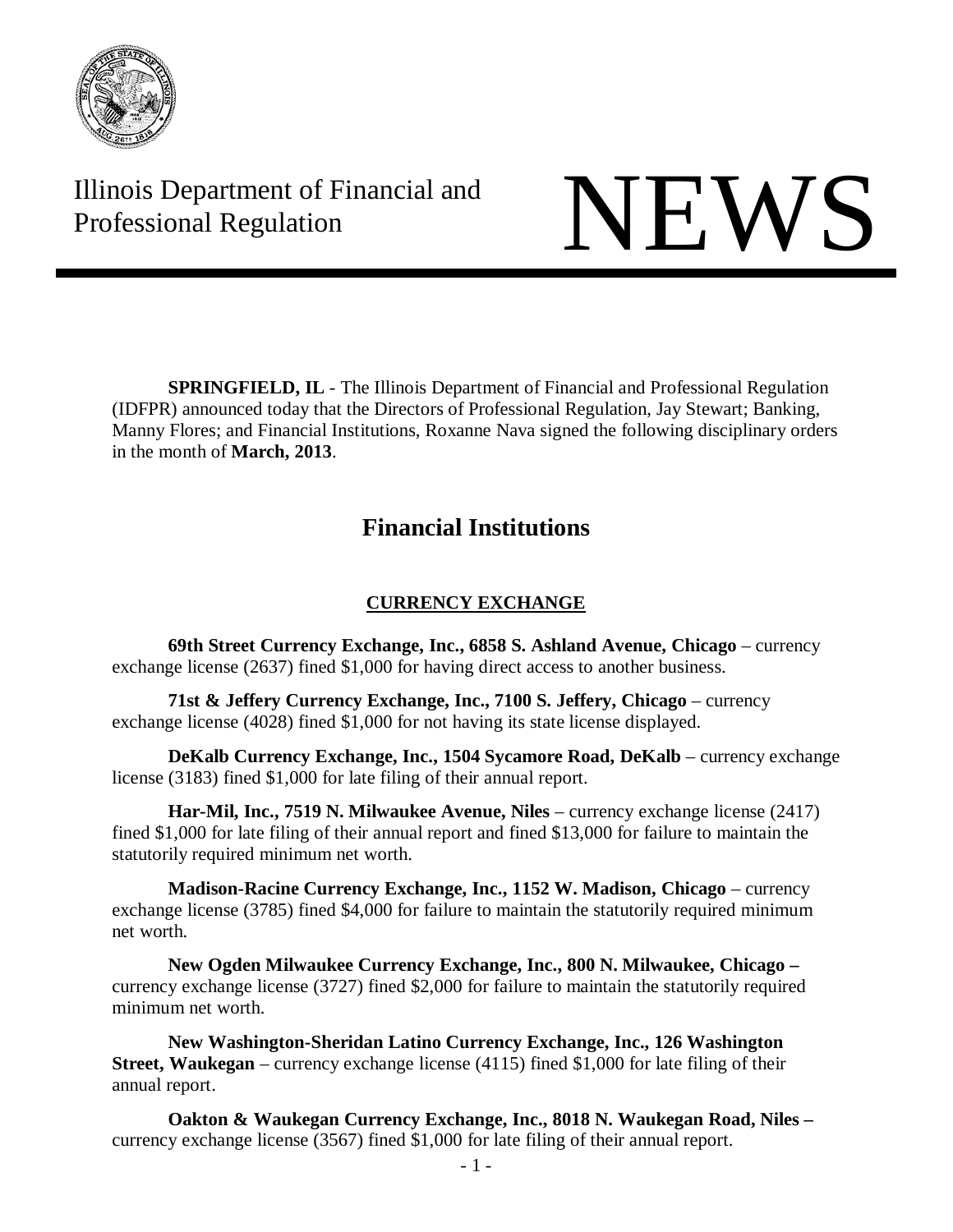# **CONSUMER CREDIT**

**AAA Cash Advance, Inc. Metropolis** – CILA license (1636) fined \$2,225 for the following violations: Licensed location did not prominently display the license or renewal certificate. The licensed location does not maintain a complete permanent file. Lender is charging improper, excessive, or undisclosed late payment fees.

**AAA Cash Advance, Inc. Metropolis** – PLRA license (1812) fined \$2,000 for the following violations: Lender did not input accurate information into the database to determine if the obligor was eligible for a loan. Lender made an installment payday loan exceeding 22.5% of the obligor's gross monthly income or Lender made a payday loan exceeding 25% of the obligor's gross monthly income.

**America's Financial Choice, Inc. Sparta** – PLRA License (1787) fined \$14,000 for the following violations: The loan contract does not state the interest rate, agreed upon by the licensee and the borrower that the licensee charges, contracts for, and receives upon the principal amount. Improper simple interest calculations.

**Banner Finance of Illinois, Inc. Carbondale** – CILA License (1179) fined \$1,000 for the following violation: Lender did not obtain any official documentation of the borrower's income before making a small consumer loan.

**Check Into Cash of Illinois, LLC, Taylorville** – CILA license (2297) fined \$1,525 for the following violations: Title-secured lender did not obtain borrower's most recent income documentation available at the time the loan was made. Payment history of the repossession account does not properly identify the proceeds from the sale of collateral.

**Check Into Cash of Illinois, LLC, Carbondale –** CILA license (1766) fined \$1,125 for the following violations: Documentation is not in the file to indicate lien was released or title was returned to borrower on a title-secured within 24 hours or 5 days if paid by check. Title-secured lender did not obtain borrower's most recent income documentation available at the time the loan was made.

**Check Into Cash of Illinois, LLC, Carbondale** – PLRA (1214) fined \$1,750 for the following violation: Official documentation was not the required type for a payday loan or was not for income for the 30 days preceding the loan.

**Check Into Cash of Illinois, LLC, Chicago** – CILA license (1902) fined \$2,000 for the following violations: Lender did not input accurate information into the database to determine if the obligor was eligible for a loan. Lender did not obtain any official documentation of the borrower's income before making a payday or title-secured loan.

**Check Into Cash of Illinois, LLC, Waukegan** – CILA license (1594) fined \$2,425 for the following violations: The payment receipt does not accurately show the required elements. Licensee did not properly update the state database with the required information on the day the transaction or event occurred. Executed copy of paid contract or other legal document retained in file but not stamped "PAID IN FULL" or equivalent.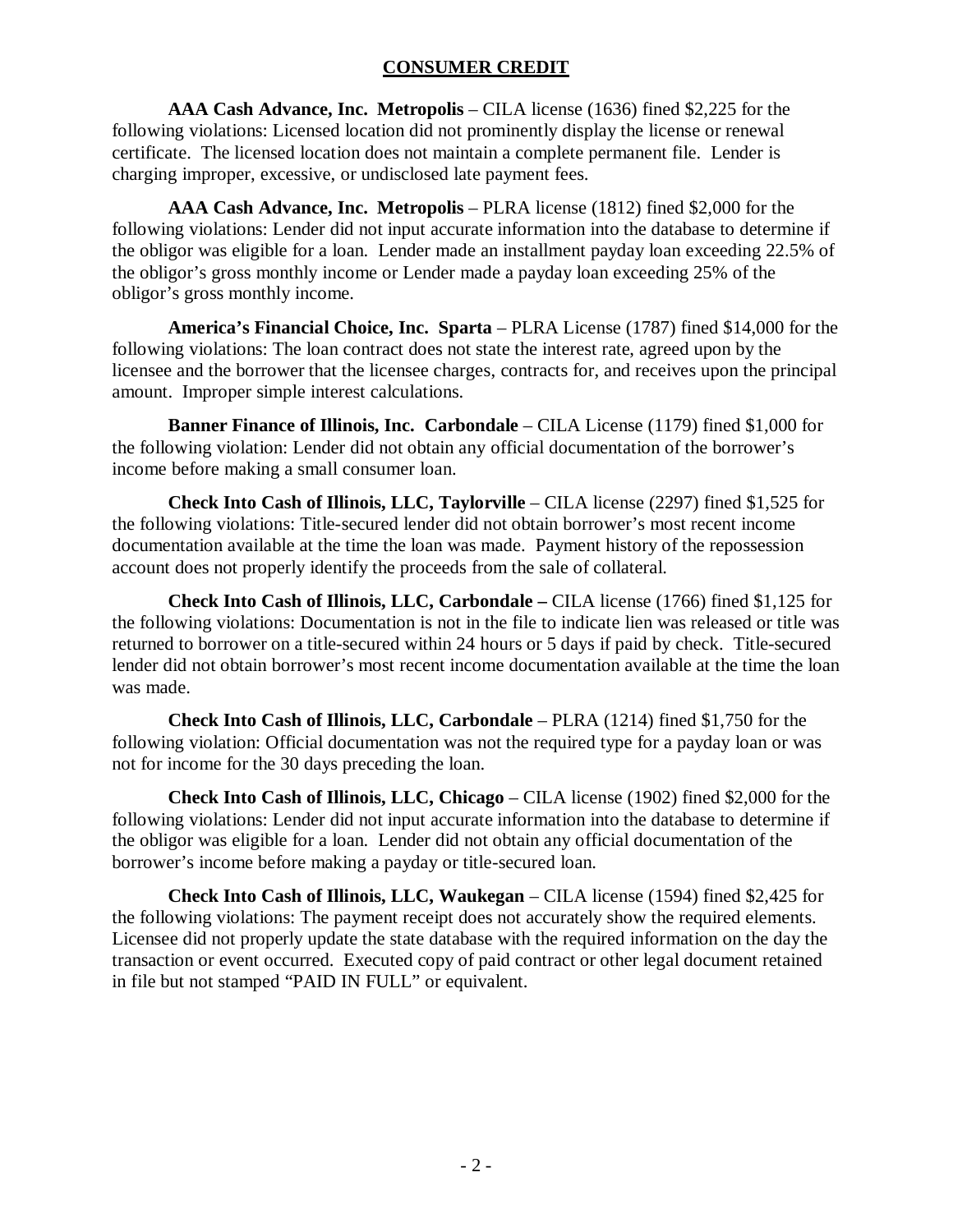**Check Into Cash of Illinois, LLC, Springfield** – PLRA license (1226) fined \$3,050 for the following violations: Lender does not have posted in one-inch type "WARNING: This loan is not intended to meet long term financial needs. This loan should be used only to meet short term cash needs. The cost of your loan may be higher than the loans offered by other... Official income documentation was not the required type for a payday loan or was not for the income for the 30 days preceding the loan. Installment Payday loan is not fully repayable in substantially equal and consecutive installments.

**Check Into Cash of Illinois, LLC, Des Plaines** – CILA license (1627) fined \$1,500 for the following violations: Original documents, or equivalent, not cancelled or returned following payoff. The first installment period is excessively longer than the remaining period. Documentation is not in the file to indicate lien was released or title was returned to borrower on a title-secured within 24 hours or 5 days if paid by check.

**Cottonwood Financial Illinois, LLC, Decatur** – CILA license (3393) fined \$5,675 for the following violations: Original documents, or approved equivalent, not cancelled or returned following payoff. Documentation is not in the file to indicate lien was released or title was returned to borrower on a title-secured within 24 hours or 5 days if paid by check. Lender made a title-secured loan with a scheduled monthly payment exceeding 50% of the obligor's gross monthly income.

**Cottonwood Financial Illinois, LLC, Pontiac** – PLRA license (1605) fined \$1,000 for the following violation: Improper simple interest calculations.

**Cottonwood Financial Illinois, LLC, Dixon** – CILA license (3374) fined \$1,200 for the following violations: The loan document or other legal instrument contains blanks. Improper simple interest calculations. Repossession file does not indicate a statement of final accounting containing the required information was sent to the borrower.

**Cottonwood Financial Illinois, LLC, Galesburg –** PLRA license (1595) fined \$1,000 for the following violation: Lender made an installment payday loan exceeding 22.5% of the obligor's gross monthly income or Lender made a payday loan exceeding 25% of the obligor's gross monthly income.

**Cottonwood Financial Illinois, LLC, Galesburg –** PLRA license (1569) fined \$1,000 for the following violation: Lender did not input accurate information into the database to determine if the obligor was eligible for a loan.

**Courtesy Loans of Illinois, LLC, Mattoon** – CILA license (2220) fined \$1,250 for the following violations: Interest or account handling charge rebate is insufficient. The lender did not obtain borrower's most recent income documentation available at the time the loan was made.

**Courtesy Loans of Illinois, LLC, Rantoul**– CILA license (2956) fined \$14,775 for the following violations: Require lenders to input information into the database which is required by the department. Lender did not obtain borrower's most recent income documentation available at the time the loan was made. Lender made a small consumer loan to a consumer for which the total of all payments to be made in any month on the loan exceeds 22.5% of the consumer's gross monthly income.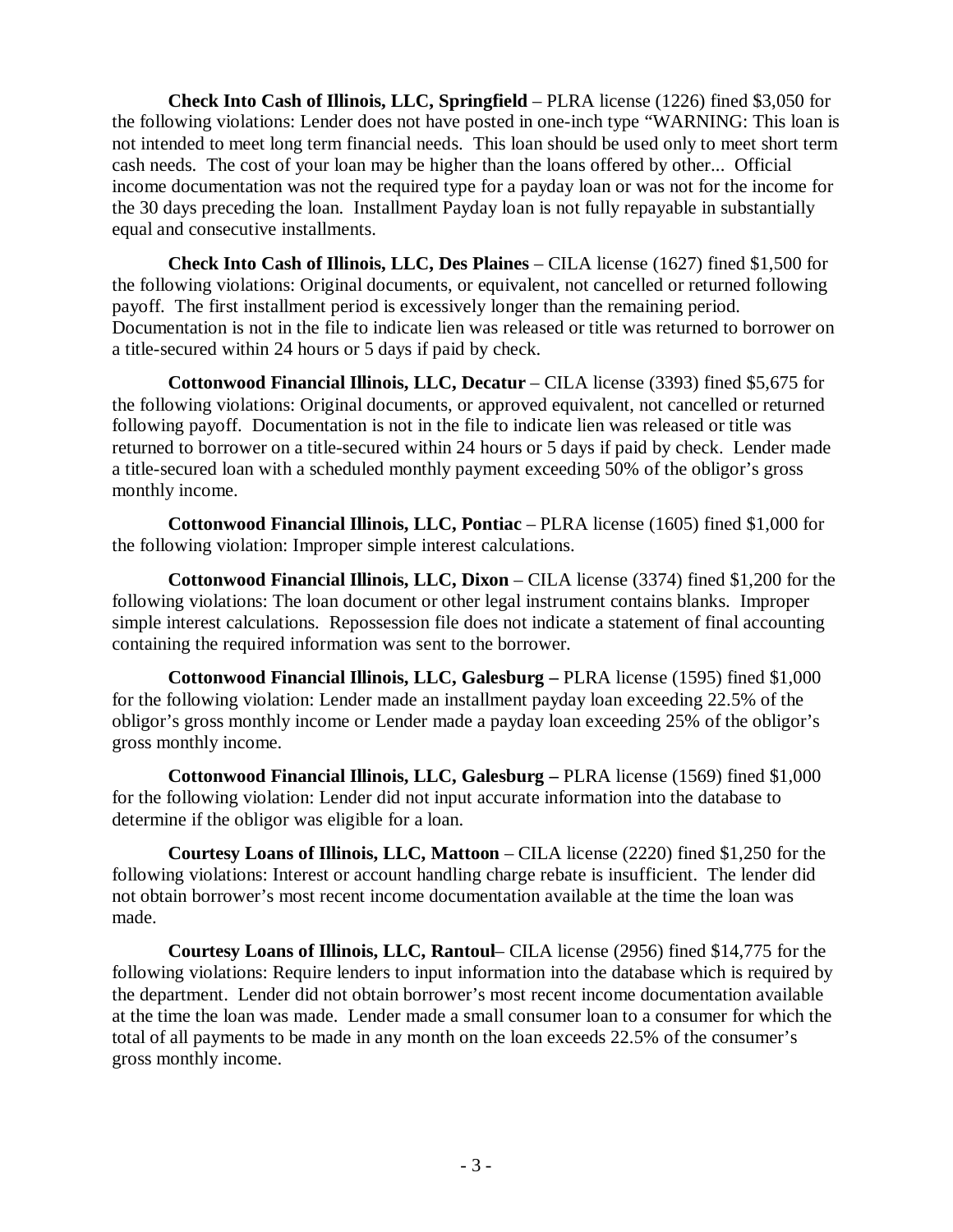**Courtesy Loans of Illinois, LLC, Charleston**– CILA license (2946) fined \$7,025 for the following violations: Licensee did not maintain a positive net worth of a minimum of \$30,000. Licensee did not properly update the state database with the required information on the day the transaction or event occurred. The lender did not obtain borrower's most recent income documentation available at the time the loan was made.

**Decatur Acceptance Corporation, Decatur –** SFA license (1079) fined \$1,600 for the following violations: Security is not properly disclosed. Original documents, or approved equivalent, not cancelled or returned following payoff. Repossession file does not indicate a statement of final accounting containing the required information was sent to the borrower.

**Dollars Today, Inc., Wood River –** CILA license (2939) fined \$4,150 for the following violations: Security is not properly disclosed. The lender took security other than the vehicle title on a title-secured loan. Title-secured loan not fully amortized or is not repayable in substantially equal and consecutive payments.

**Dollars Today, Inc., Jacksonville** – PLRA license (1884) fined \$2,300 for the following: Lender did not properly enter loan(s) into the database on the day made. Licensee did not properly update the state database with the required information on the day the transaction or event occurred. Lender made an Installment Payday Loan that resulted in the borrower having outstanding Installment Payday loan(s) more than 180 consecutive days.

**Family Title Loans, Inc. Peoria** – PLRA license (1838) fined \$1,000 for the following violation: Lender made an installment payday loan exceeding 22.5% of the obligor's gross monthly income or Lender made a payday loan exceeding 25% of the obligor's gross monthly income.

**Great Lakes Specialty Finance, Inc., Chicago** – PLRA license (1129) fined \$5,250 for the following violations: Original documents, or approved equivalent, not cancelled or returned following payoff. Lender did not input accurate information into the database to determine if the obligor was eligible for a loan. Executed copy of paid contract or other legal document retained in file but not stamped "PAID IN FULL" or equivalent.

**Great Lakes Specialty Finance, Inc., Bourbonnais** – PLRA license (1119) fined \$11,050 for the following violations: Improper simple interest calculations. Original documents, or approved equivalent, not cancelled or returned following payoff. Lender did not input accurate information into the database to determine if the obligor was eligible for a loan.

**Great Lakes Specialty Finance, Inc., Oak Park** – PLRA license (1077) fined \$1,000 for the following violation: Lender made an installment payday loan exceeding 22.5% of the obligor's gross monthly income or Lender made a payday loan exceeding 25% of the obligor's gross monthly income.

**Great Lakes Specialty Finance, Inc., Dixon** – PLRA license (1552) fined \$2,025 for the following violations: Original documents, or approved equivalent, not cancelled or returned following payoff. Lender did not input accurate information into the database to determine if the obligor was eligible for a loan. Lender made an installment payday loan exceeding 22.5% of the obligor's gross monthly income or Lender made a payday loan exceeding 25% of the obligor's gross monthly income.

**Heights Finance Corporation, Peoria** – CILA license (1107) fined \$1,500 for the following violation: Security is not properly disclosed.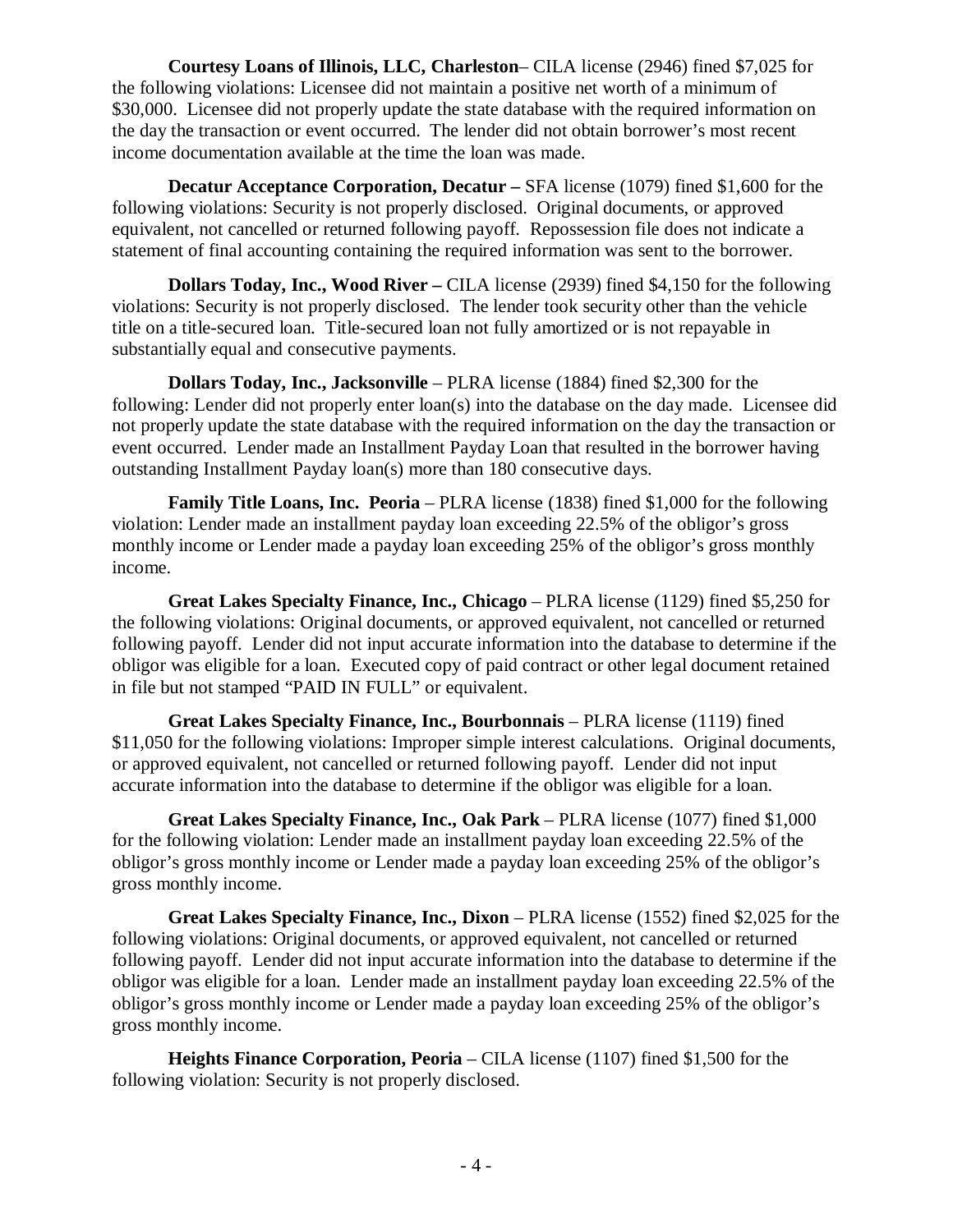**Illinois Title Loans, Inc., East Alton –** CILA license (1839) fined \$2,775 for the following violations: Original documents, or approved equivalent, not cancelled or returned following payoff. Repossession file does not contain a copy of the condition of the collateral at the time of repossession. Lender did not properly enter loan(s) into the database on the day made.

**Illinois Title Loans, Inc., De Kalb** – CILA license (2548) fined \$4,250 for the following violations: Lender made a title-secured loan with a scheduled monthly payment exceeding 50% of the obligor's gross monthly income. Title-secured lender did not obtain borrower's most recent income documentation available at the time the loan was made.

**Illinois Title Loans, Inc., Chicago** – CILA license (1916) fined \$6,125 for the following violations: Documentation is not in file to indicate lien was released or title was returned to borrower on a title-secured loan within 24 hours or 5 days if paid by check. Lender did not input accurate information into the database to determine if the obligor was eligible for a loan. Lender did not obtain any official documentation of the borrower's income before making a payday or title-secured loan.

**Illinois Title Loans, Inc., Carbondale**– CILA license (1974) fined \$1,275 for the following violations: Licensed location did not prominently display license or renewal certificate. Lender made a title-secured loan with a scheduled monthly payment exceeding 50% of the obligor's gross monthly income. Title-secured lender did not obtain borrower's most recent income documentation available at the time the loan was made.

**Illinois Title Loans, Inc., Danville** – CILA license (1784) fined \$4,050 for the following violations: Title-secured lender did not obtain borrower's most recent income documentation available at the time the loan was made. File does not contain evidence of contract signed or acknowledged by the borrower. Lender did not enter into the database that the borrower's loan was paid in full or cancelled on the day the transaction was made.

**Illinois Title Loans, Inc., East Alton** – PLRA license (1449) fined \$4,375 for the following violations: The file of original papers for the loan is not properly maintained. Original documents, or approved equivalent, not cancelled or returned following payoff. Loans over 25% of borrower's income. Lender made a payday loan resulting in the borrower having combined outstanding payday loan principal balances greater than 25% of borrower's gross monthly income.

**Illinois Title Loans, Inc., Carbondale** – PLRA license (1448) fined \$1,025 for the following violations: Licensed location did not prominently display license or renewal certificate. Loans over 25% of borrower's income. Lender made a payday loan resulting in the borrower having combined outstanding payday loan principal balances greater than 25% of borrower's gross monthly income.

**Illinois Title Loans, Inc., Quincy** – PLRA license (1425) fined \$3,750 for the following violation: Official documentation was not the required type for a payday loan or was not for income for the 30 days preceding the loan. Lender made an installment payday loan exceeding 22.5% of the obligor's gross monthly income or Lender made a payday loan exceeding 25% of the obligor's gross monthly income.

**QC Financial Services, Inc., Peoria** – PLRA license (1259) fined \$4,600 for the following violations: Improper simple interest calculations. Licensee did not properly update the state database with the required information on the day the transaction was made.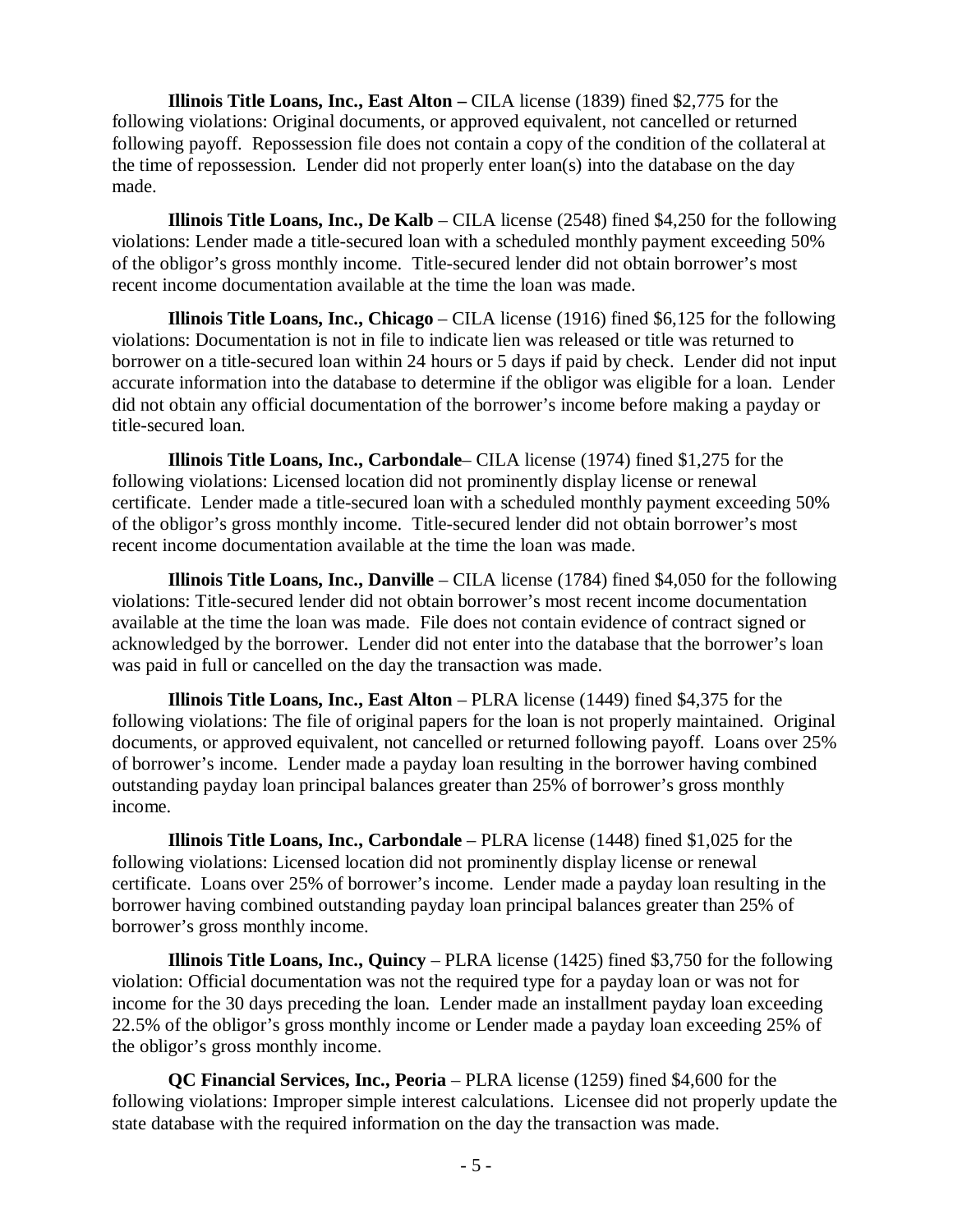**SFC of Illinois, L.P., De Kalb** – CILA license (2443) fined \$3,750 for the following violations: Lender did not input accurate information into the database to determine if the obligor was eligible for a loan. Lender did not obtain borrower's most recent income documentation available at the time the loan was made.

**SFC of Illinois, L.P., Peoria** – CILA license (2409) fined \$2,250 for the following violations: Lender did not obtain borrower's most recent income documentation available at the time the loan was made. Lender did not obtain any official documentation of the borrower's income before making a small consumer loan. Lender made a small consumer loan to a consumer for which the total of all payments to be made in any month on the loan exceeds 22.5% of the consumer's gross monthly income.

**SFC of Illinois, L.P., Galesburg** – CILA license (2416) fined \$2,000 for the following violations: Lender did not obtain any official documentation of the borrower's income before making a small consumer loan. Lender made a small consumer loan to a consumer for which the total of all payments to be made in any month on the loan exceeds 22.5% of the consumer's gross monthly income.

**State Finance Co., Champaign** – CILA license (3267) fined \$7,275 for the following violations: Original documents, or approved equivalent, not cancelled or returned following payoff. Interest or account handling charge rebate is insufficient. Lender did not input information into the database within 90 days after making a small consumer loan.

**Suisse Bancorp, Oak Brook** – CILA license (2395) fined \$2,000 for the following violation: Improper simple interest calculations.

**Sun Loan Company Illinois, Inc., Bloomington** – CILA license (2425) fined \$2,000 for the following violations: Lender did not obtain any official documentation of the borrower's income before making a small consumer loan. Lender made a small consumer loan to a consumer for which the total of all payments to be made in any month on the loan exceeds 22.5% of the consumer's gross monthly income.

**Sun Loan Company Illinois, Inc., Mattoon** – CILA license (1260) fined \$7,500 for the following violations: Lender did not obtain any official documentation of the borrower's income before making a small consumer loan. Lender made a small consumer loan to a consumer for which the total of all payments to be made in any month on the loan exceeds 22.5% of the consumer's gross monthly income. Lender did not accurately input the borrower's gross income into the database for a small consumer loan.

**Sun Loan Company Illinois, Inc., Vandalia** – CILA license (3159) fined \$23,000 for the following violations: Lender did not input information into the database within 90 days after making a small consumer loan. Lender did not obtain any official documentation of the borrower's income before making a small consumer loan.

**The Payday Loan Store of Illinois, Inc., Hanover Park** – CILA license (2817) fined \$30,000 for the following violations: The loan contract does not state the interest rate, agreed upon by the licensee and the borrower, that the licensee charges, contracts for, and receives upon the principal amount. Improper simple interest calculations.

**The Payday Loan Store of Illinois, Inc., Elgin** – CILA license (2928) fined \$3,250 for the following violations: Improper simple interest calculations. Lender made a title-secured loan with a scheduled monthly payment exceeding 50% of the obligor's gross monthly income. Titlesecured lender did not obtain borrower's most recent income documentation available at the time the loan was made.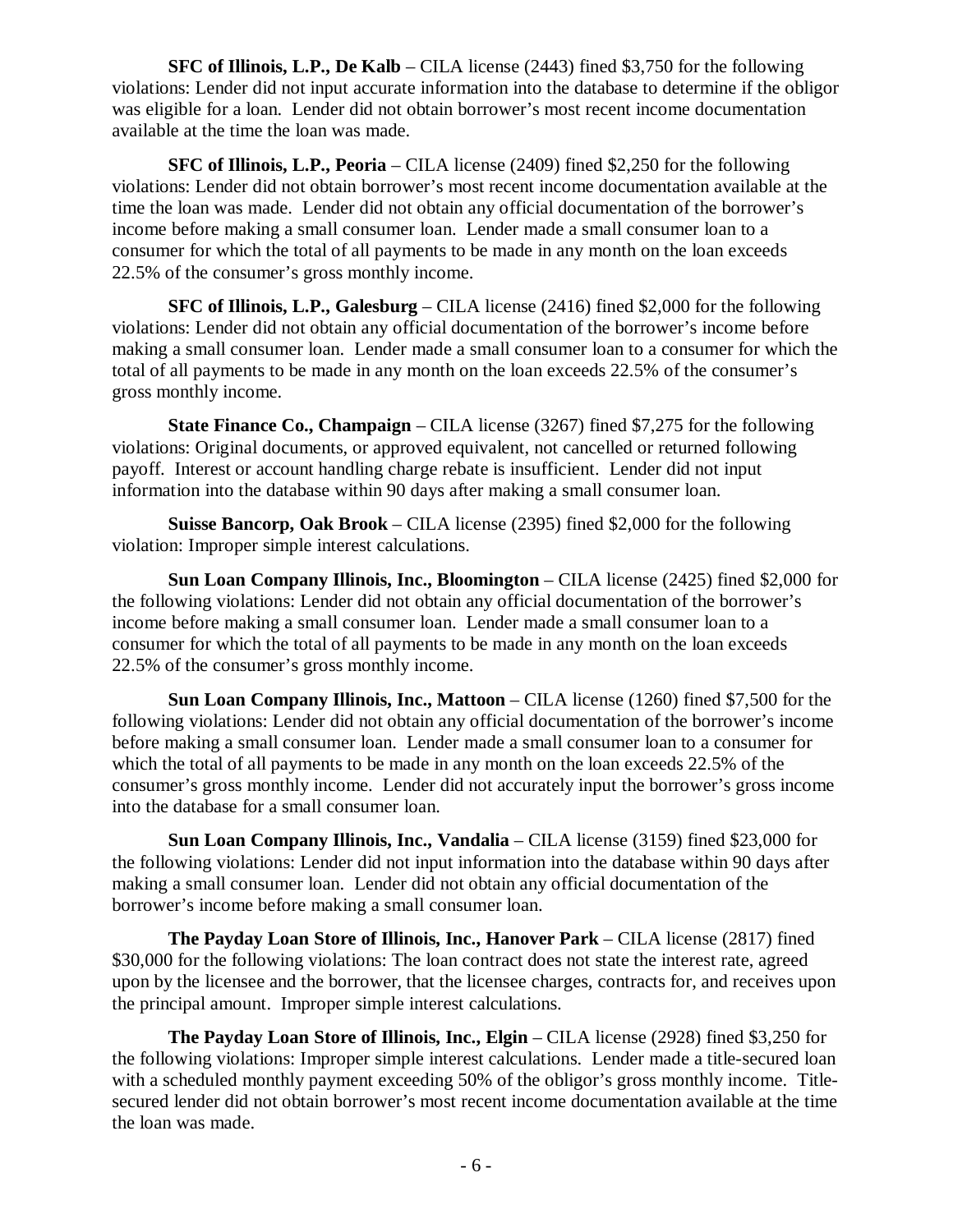**Title Cash of Illinois, Inc., Chicago** – PLRA license (1297) fined \$4,000 for the following violation: Improper simple interest calculations.

**Title Cash of Illinois, Inc., Springfield** – PLRA license (1858) fined \$28,325 for the following violations: A legal instrument taken in connection with the loan does not bear the loan/transaction number. The loan documents do not properly disclose the method and conditions or prepayment penalty or does not meet TILA requirements. Lender attempted or threatened to attempt enforcement of a right or remedy with knowledge or reason to know that the right or remedy does not exist.

**Title Cash of Illinois, Inc., Macomb** – CILA license (2390) fined \$2,000 for the following violation: Lender made a title-secured loan with a scheduled monthly payment exceeding 50% of the obligor's gross monthly income.

**Title Cash of Illinois, Inc., Pekin** – CILA license (2049) fined \$1,200 for the following violations: Licensee did not give written notice of intended sale/disposition of repossessed collateral including all required information. Title was not processed pursuant to the Illinois Vehicle Code when the secured vehicle was repossessed and held for resale.

**Title Lenders, Inc., Quincy** – PLRA license (1487) fined \$6,000 for the following violations: Lender did not obtain any official documentation of the borrower's income before making a payday or title-secured loan. Lender made an installment payday loan exceeding 22.5% of the obligor's gross monthly income or Lender made a payday loan exceeding 25% of the obligor's gross monthly income.

**TitleMax of Illinois, Inc., Cicero** – CILA license (3703) fined \$18,825 for the following violations: Lender makes title-secured loan but does not have a supply of the pamphlets describing the availability of debt management services and the obligor's rights and responsibilities. Lender made a title-secured loan with a scheduled monthly payment exceeding 50% of the obligor's gross monthly income. Lender did not input accurate information into the database to determine if the obligor was eligible for a loan.

**Western Sky Financial, LLC, Timber Lake, SD** – Cease and Desist Order issued for unlicensed PLRA and CILA lending.

**World Finance Corporation of Illinois, Granite City** – CILA license (2098) fined \$5,000 for the following violations: The lender did not obtain borrower's most recent income documentation available at the time the loan was made. Lender made a small consumer loan to a consumer for which the total of all payments to be made in any month on the loan exceeds 22.5% of the consumer's gross monthly income.

**World Finance Corporation of Illinois, Metropolis** – CILA license (2698) fined \$13,350 for the following violations: The lender did not obtain borrower's most recent income documentation available at the time the loan was made. Lender did not obtain any official documentation of the borrower's income before making a small consumer loan. Lender made a small consumer loan to a consumer for which the total of all payments to be made in any month on the loan exceeds 22.5% of the consumer's gross monthly income.

**World Finance Corporation of Illinois, Mt. Vernon** – CILA license (3405) fined \$1,000 for the following violation: The lender did not obtain borrower's most recent income documentation available at the time the loan was made.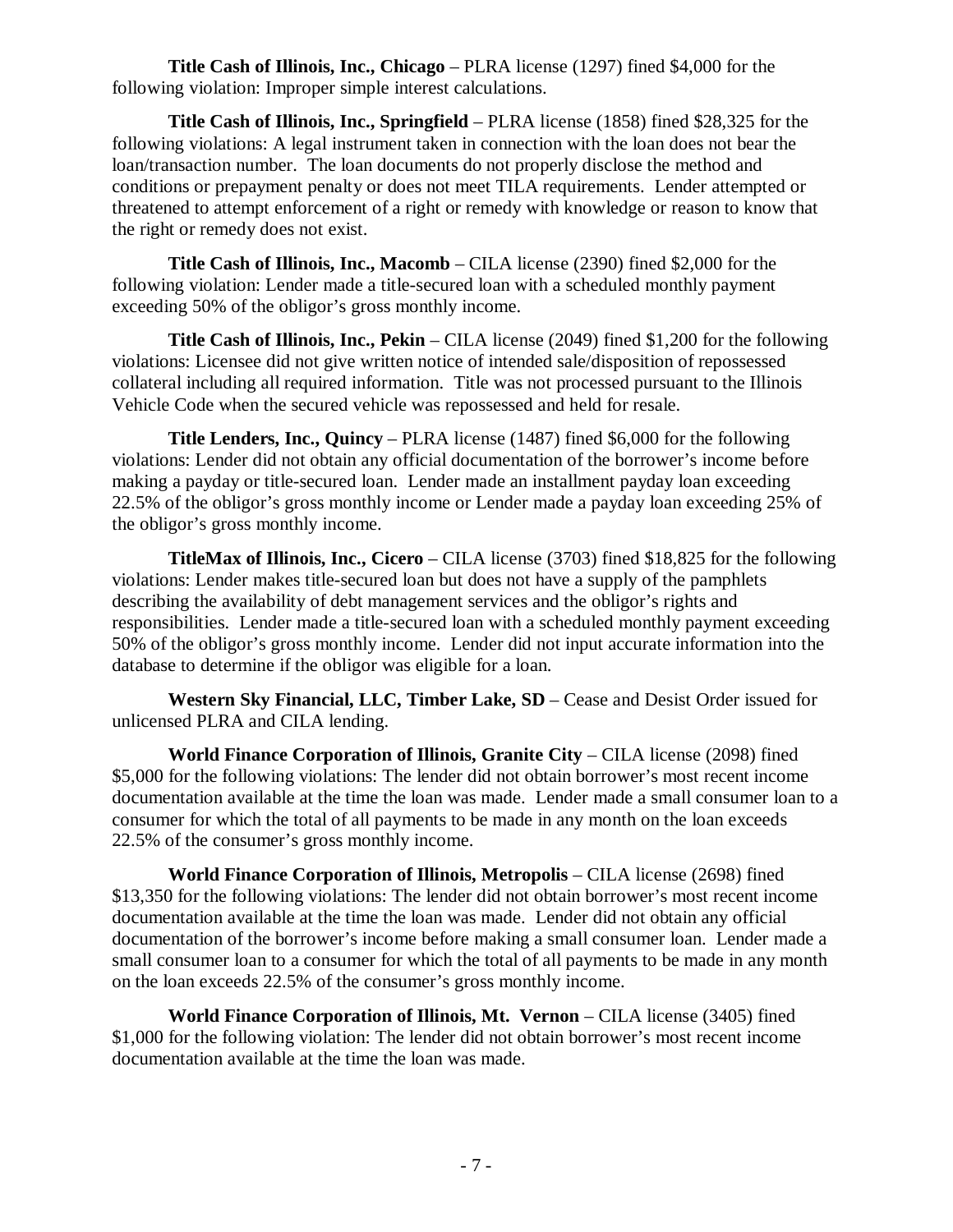**World Finance Corporation of Illinois, Jerseyville** – CILA license (2425) fined \$34,050 for the following violations: Original documents, or equivalent, not cancelled or returned following payoff. Lender did not input information into the database within 90 days after making a small consumer loan.

**World Finance Corporation of Illinois, Peoria** – CILA license (1572) fined \$2,000 for the following violations: Lender did not obtain any official documentation of the borrower's income before making a small consumer loan. Lender made a small consumer loan to a consumer for which the total of all payments to be made in any month on the loan exceeds 22.5% of the consumer's gross monthly income.

**World Finance Corporation of Illinois, Murphysboro** – CILA license (1390) fined \$3,300 for the following violations: The Lender did not obtain borrower's most recent income documentation available at the time the loan was made. Lender did not obtain any official documentation of the borrower's income before making a small consumer loan. Executed copy of paid contract or other legal document retained in file but not stamped "PAID IN FULL" or equivalent.

**World Finance Corporation of Illinois, O'Fallon** – CILA license (2838) fined \$30,025 for the following violations: Original documents, or equivalent, not cancelled or returned following payoff. Lender did not obtain any official documentation of the borrower's income before making a small consumer loan.

**World Finance Corporation of Illinois, Belleville** – CILA license (1290) fined \$12,000 for the following violation: Lender did not input information into the database within 90 days after making a small consumer loan.

# **Professional Regulation**

# **ACCOUNTANT**

**Christopher Jacobsen, Libertyville** – registered certified public accountant license (239-018924) revoked for a minimum of three years due to criminal conviction for felony theft.

**Steven Jelm, St. Charles** – registered certified public accountant license (239-027787) reprimanded and fined \$1,000 for holding out as a Certified Public Accountant on a non-renewed license.

#### **ACUPUNCTURE**

**Wioletta Borecka-Kolcan**, **Lake Forest** – acupuncturist license (198-000814) ordered to cease and desist practice and advertisement of acupuncture on a terminated license.

# **APPRAISER**

**Raymond Boss, Yorkville** – certified general real estate appraiser license (553-001944) suspended for one year and fined \$5,000 for submitting two appraisals on the same property with two different values.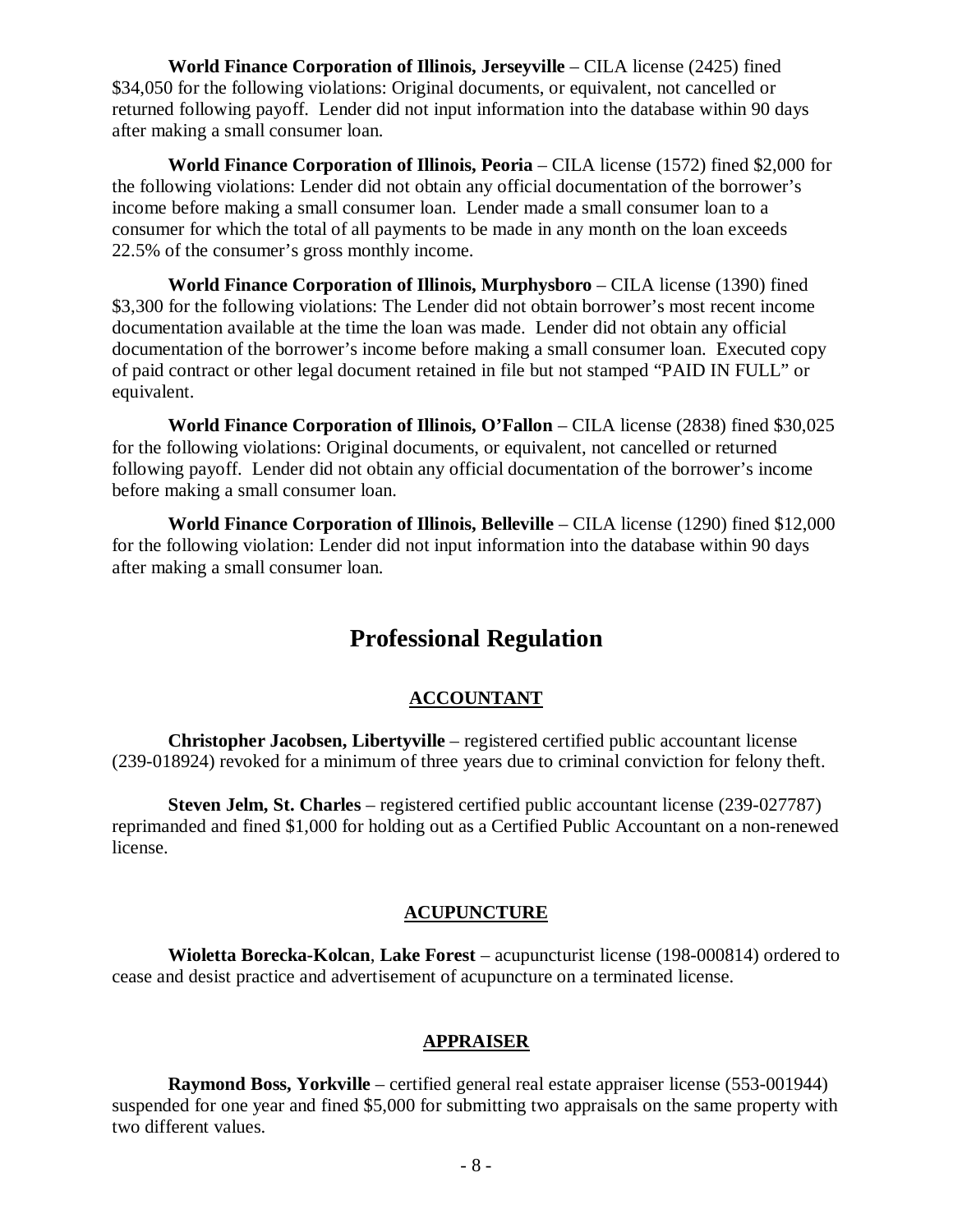**John Hottle, Manchester, MO** – certified general real estate appraisal license (553-001397) fined \$2,500 after co-signed an appraisal report that an employee, who was licensed in Missouri but not Illinois, created.

**John Miaso, Bartlett** – certified general real estate appraiser license (553-001293) placed on indefinite probation for a minimum of one year and fined \$500 for failing to comply with the terms of a prior disciplinary order.

**Herbert Voigts, Dwight** – (unlicensed) ordered to cease and desist all appraisal activity and fined \$2,000 for practicing on a license that is not active.

**Terry Draper, Trenton** – certified residential real estate appraiser license (556-002796) reprimanded for appraising a property requiring licensure as a certified general appraiser.

**Michael Terrell, St. Louis, MO** – certified residential real estate appraiser license (556- 004766) placed in refuse to renew status for failing to comply with the continuing education requirements.

**Charles Walsh, Cary** – certified residential real estate appraiser license (556-001252) fined \$1,000 and must complete 15 hour USPAP course for failing to identify a second residence on a property thereby making it over four units, misidentified zoning, committed other errors and omissions due to failing to protect his electronic signature, and failed to maintain work files.

**Donald Weiss, Hoffman Estates** – certified residential real estate appraiser license (556- 003156) placed in refuse to renew status for failure to cooperate with a Department investigation.

**Richard Zelvis, Tinley Park** – certified residential real estate appraiser license (556- 002485) placed in refuse to renew status for his failure to comply with the terms of a Consent to Administrative Supervision.

**Anthony Lagori, Hawthorn Woods** – associate real estate trainee appraiser license (557-004562) revoked for his appraising beyond the scope of his credential, failing to include his license number on an appraisal report, and failing to cooperate in a Department investigation.

**Cynthia Dabbs, Dwight** – (unlicensed) ordered to cease and desist all unlicensed appraisal activity and assessed a \$2,000 civil penalty.

**Marianne John, St. Louis, MO** – (unlicensed) ordered to cease and desist unlicensed practice of real estate appraisal and assessed a \$1,000 civil penalty.

# **ARCHITECTS, LAND SURVEYORS, PROFESSIONAL ENGINEERS AND STRUCTURAL ENGINEERS**

**Premier Design Builders, Riverwoods** – (unlicensed) ordered to cease and desist unlicensed practice of professional engineering and architecture.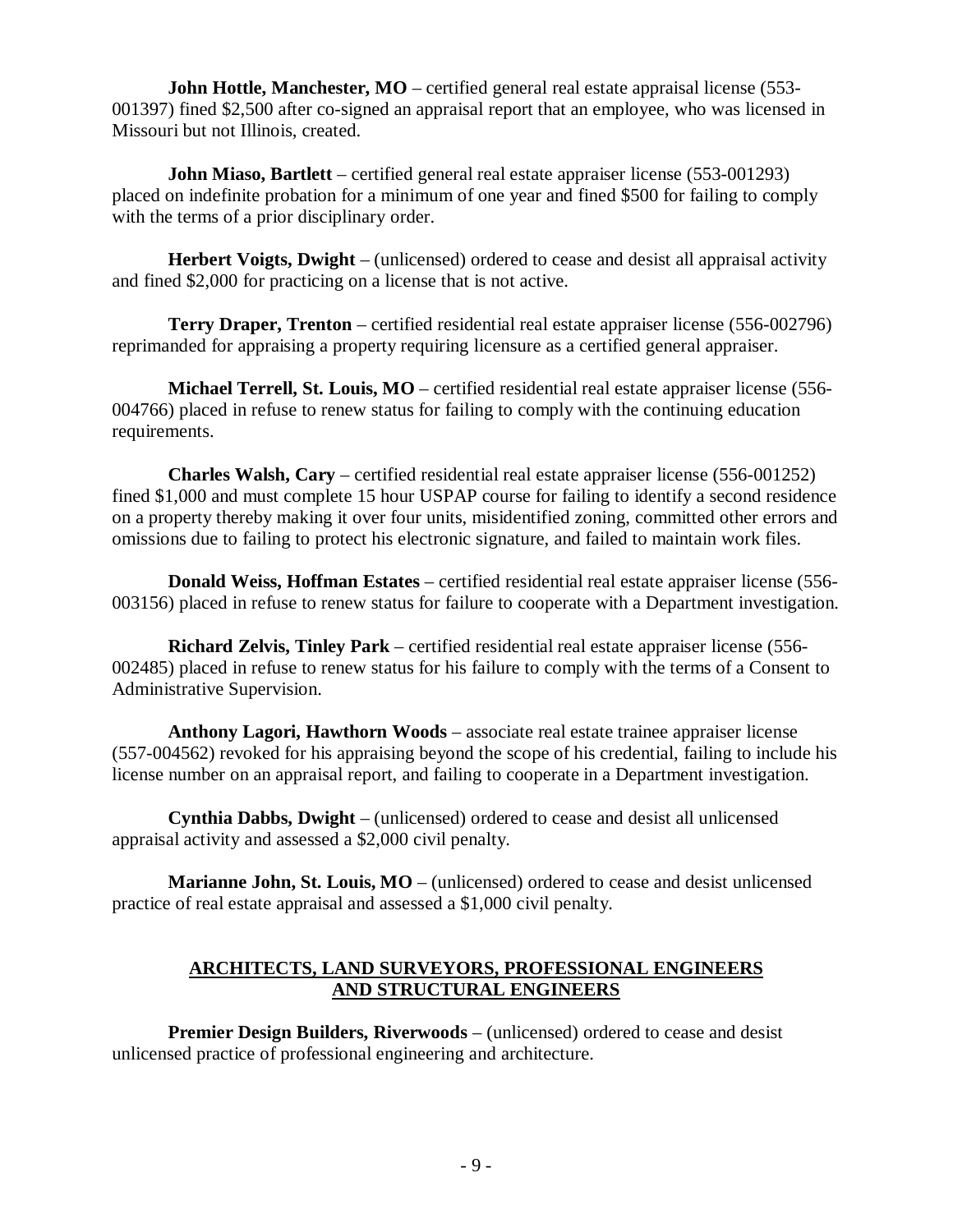# **AUCTIONEER**

**Henry Hollensteiner, Peoria** – auctioneer license (440-000170) revoked for failing to provide information to the Department within 30 days of a written request.

# **BARBER, COSMETOLOGY, ESTHETICS AND NAIL TECHNOLOGY**

**Luis Andino, Zion** – barber license (006-064362) issued and placed on indefinite probation for a minimum of one year based on felony convictions and unprofessional conduct.

**Norverto Nieves, Chicago** – barber license (006-060093) revoked for a minimum of three years based on aiding and assisting unlicensed practice and operating a salon with registration, as required.

**Cosbys International Barber College, Belleville** – barber school license (008-000099) reprimanded and fined \$500 based on failure to provide refund in accordance with Act.

**Eugenia Bashirov, Chicago** – cosmetologist license (011-287161) reprimanded for engaging in unethical and unprofessional conduct.

**Velvet Carlson, Itasca** – cosmetologist license (011-301279) issued and placed on probation for two years based on felony convictions and unprofessional conduct.

**Olga Gedik, Arlington Heights** – cosmetologist license (011-275568) reprimanded and fined \$250 for unprofessional conduct and failure to obtain a salon license.

**Stefanie Gorniak, Orland Hills** – cosmetologist license (011-269364) suspended for being more than 30 days delinquent in the payment of child support.

**Michele Roberts, Chicago** – cosmetologist license (011-190717) renewed/restored with reprimand and fined \$100 for practicing for a short time on the lapsed license.

**Cassandra Smith, Bloomington** – cosmetologist license (011-301230) issued and placed on probation for one year based on criminal convictions and unprofessional conduct.

**Arabella Salon & Spa, Aurora** – salon license (189-012570) and **Lesley A. Daniels, Aurora** – (unlicensed) ordered to cease and desist aiding and abetting the unlicensed practice of massage therapy.

**Shear Learning Academy of Cosmetology, Inc., Decatur** – cosmetology school license (013-000742) placed on probation for six months based on violation of Act (failed to comply with NACAS standard).

**Glamour Nails, Belvidere –** nail salon license (189-012643) placed on probation for one year and fined \$1,000 based on violation of Act (sanitation regulations).

**Pretty Nails of Illinois, Inc., Chicago** – nail salon license (189-012735) placed on probation for one year and fined \$2,000 based on violation of Act (sanitation regulations) and unprofessional conduct.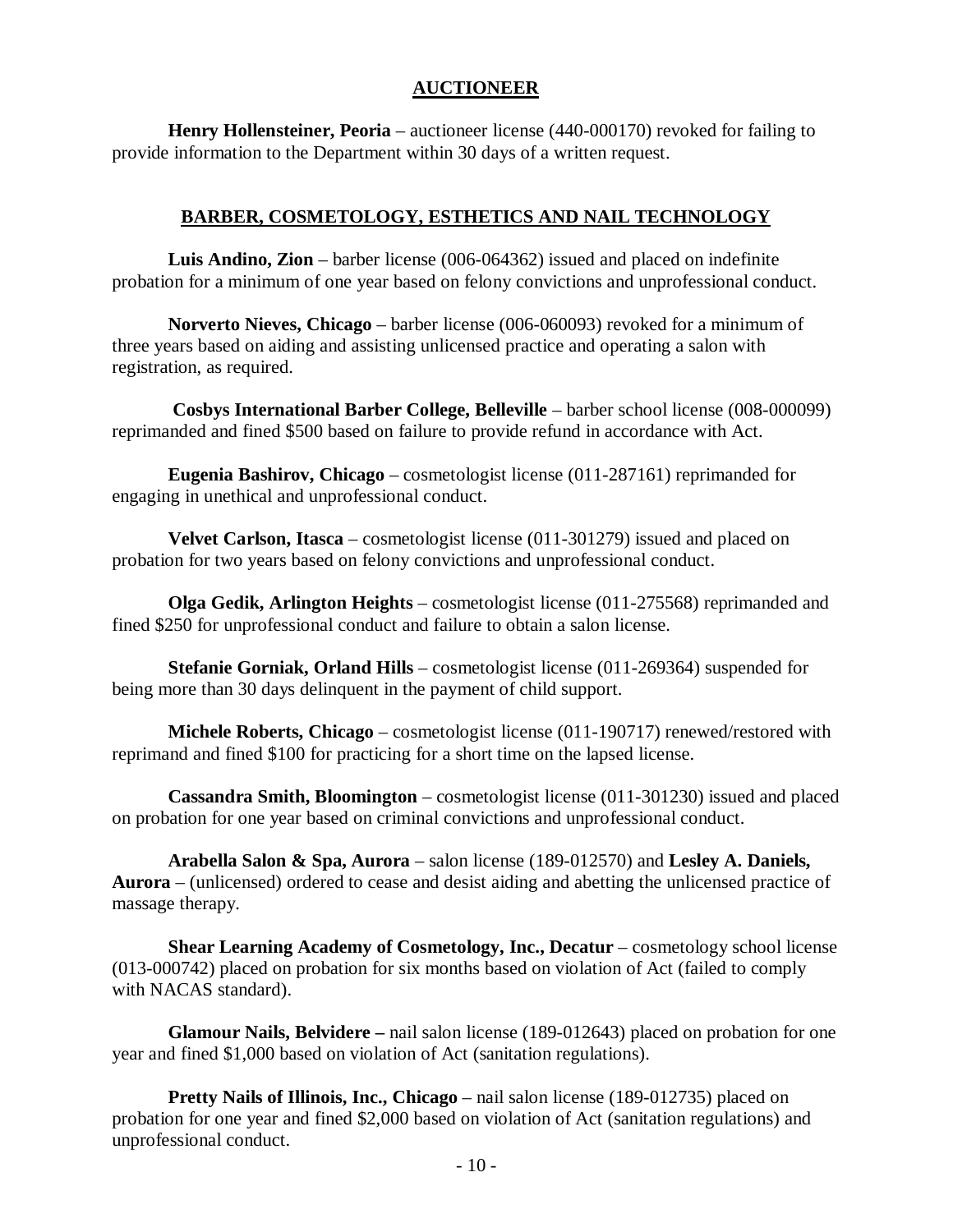**Regal Nails, Rockford** – salon license (189-008669) reprimanded and fined \$500 based on aiding and assisting unlicensed practice of nail technology.

**Acapulco Barber Shop, Chicago** – (unlicensed), **Amilcar Hernandez, Chicago** – (unlicensed) and **Walter Giovanni Marroquin Salsa, Chicago** – (unlicensed) all ordered to cease and desist the unlicensed practice of offering or providing barbering services.

**Sandy Reyes, Crystal Lake** – (unlicensed) assessed a \$750 civil penalty for aiding and abetting unlicensed practice of cosmetology and operating an unlicensed salon.

**This Is It Salon, Chicago** – (unlicensed) ordered to cease and desist unlicensed practice as operating as a salon.

# **COLLECTION AGENCY**

**Allied Interstate LLC, Plymouth, MN** – collection agency license (017-021728) issued and placed on probation for two years and fined \$10,000 based on misrepresentation for purposes of obtaining a license and sister-state disciplines.

# **DENTAL**

**Robert Bates, Clarence, NY** – dental license (019-027229) suspended for one year, followed by indefinite probation for a minimum of three years and fined \$3,000 for a failure to provide treatment and services which patients had paid for, a failure to provide patient records, and patient abandonment.

# **DETECTIVE, ALARM, SECURITY, FINGERPRINT VENDOR AND LOCKSMITH**

The following individuals' permanent employee registration cards were suspended for being more than 30 days delinquent in the payment of child support:

| 129-317138   |
|--------------|
| .129-331205  |
| 129-136532   |
| .129-238822  |
| 129-275933   |
| .129-328767  |
| .129-292185  |
| .129-277487  |
| .129-337159  |
| .129-322907  |
| 129-317779   |
| .129-244192  |
| 129-247344   |
| . 129-343919 |
| 129-322940   |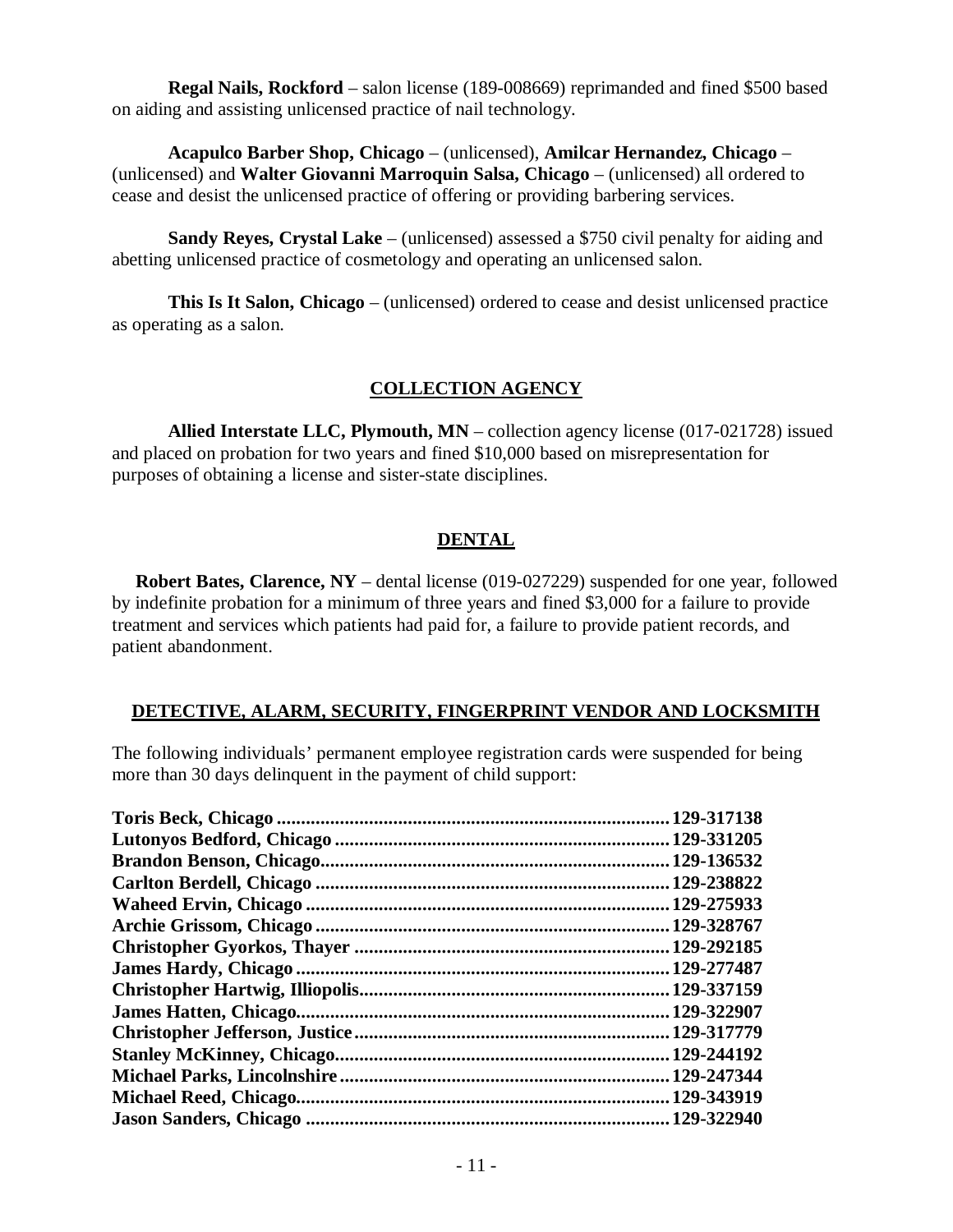**Sekurtec Security Services Ltd., Chicago** – private security contractor agency license (122-001194) indefinitely suspended and fined \$5,000 for unlicensed practice before August 2011.

**Vernon Benson, Chicago** – permanent employee registration card (129-351464) automatically, indefinitely suspended after violated probation by receiving a conviction for criminal trespass to real estate and state land.

**German Cepeda, Melrose Park** – permanent employee registration card (129-228636) revoked due to a felony conviction of extortion and failure to notify the Department of the indictment and conviction.

**Mario Dal Cerro, Melrose Park** – permanent employee registration card (129-289761) revoked due to a felony conviction and failure to notify the Department of the conviction.

**Faisal Farooq, Des Plaines** – permanent employee registration card (129-278686) placed on probation for two years due to conviction for attempted financial ID theft and failure to report said arrest and conviction.

**Greg Fleming, Chicago** – permanent employee registration card (129-220804) placed in refuse to renew status for a criminal conviction: aggravated unlawful use of a weapon/body armor.

**Joseph Frugoli, Chicago** – permanent employee registration card (129-139769) placed in refuse to renew status for a criminal conviction: aggravated DUI resulting in the death of two others.

**Bob Hanks, Christopher** – permanent employee registration card (129-155096) placed in refuse to renew status for being more than 30 days delinquent in the payment of child support.

**Michael Harling, Homer Glen** – permanent employee registration card (129-299970) renewed on probation for one year effective upon payment of fees and filing of forms.

**Ike Holmes, Blue Island** – permanent employee registration card (129-266307) revoked for a minimum of three years following felony convictions for aggravated discharge of a firearm. Respondent fired service revolver while on duty into tow truck tires as tow truck was attempting to repossess vehicle. He also failed to report arrest and conviction.

**John Howard, Flossmoor** – permanent employee registration card (129-182952) and **Tyeastsha Howard, Flossmoor** – permanent employee registration card (129-311103) both reprimanded and along with **U.S. Investigations and Protection Agency**, **Oak Terrace** – (unlicensed) and **U.S. Investigations and Protection Agency, Oakbrook** - (unlicensed) ordered to cease and desist offering or providing services that fall within the scope of the Private Detective, Private Alarm, Private Security, Fingerprint Vendor, and/or Locksmith Act without an agency license or approval for a firearm training course specifically for Firearm Control Card requirements.

**Michael Matthews, Richton Park** – permanent employee registration card (129- 322989) and **MJM Firearm Training, Olympia Fields** – (unlicensed) both ordered to cease and desist unlicensed practice as a Security Contractor/Agency.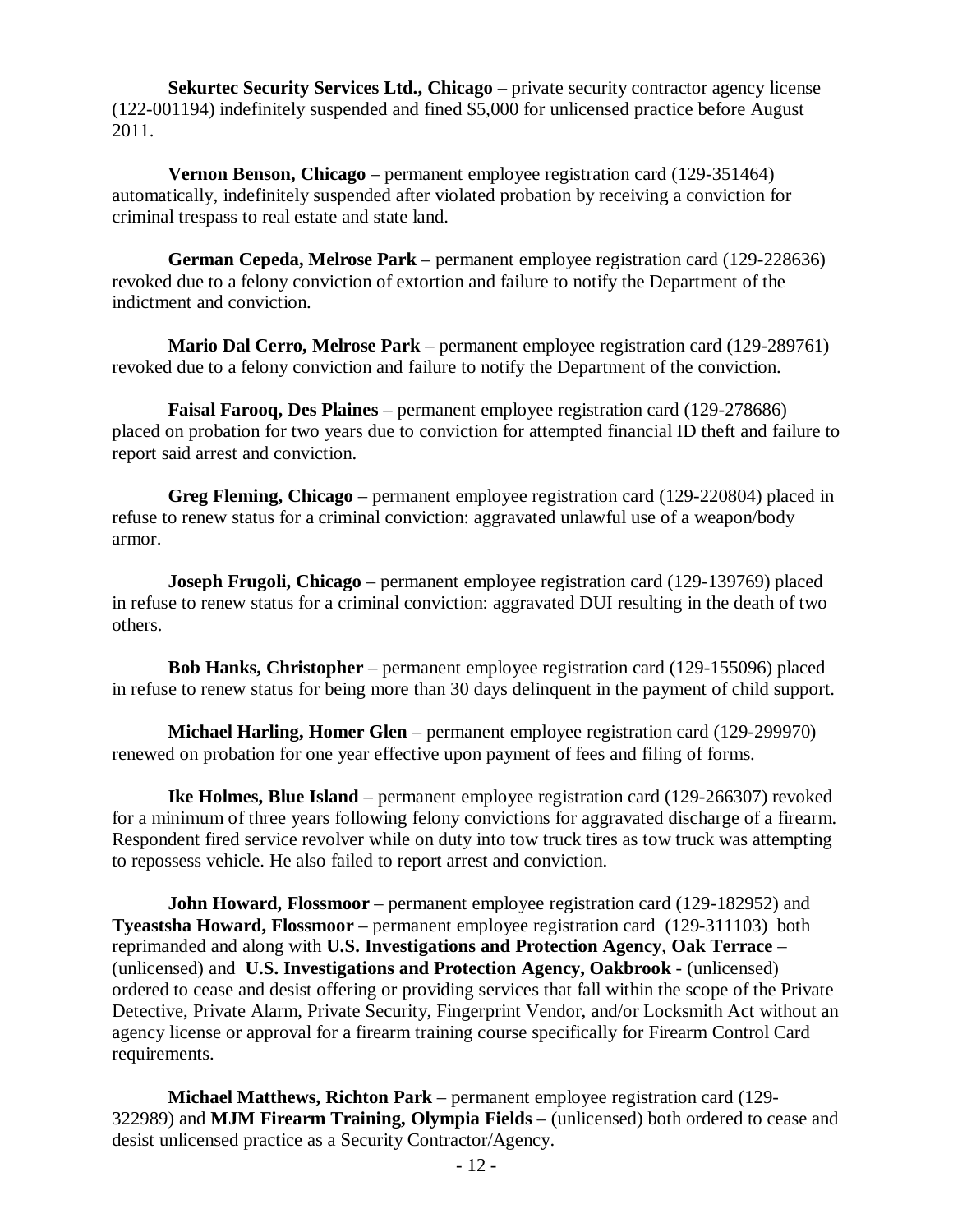**Derrick Miller, Lynwood** – permanent employee registration card (129-289997) placed in refuse to renew status for being more than 30 days delinquent in the payment of child support.

**Robert Newson, Chicago** – permanent employee registration card (129-295695) placed in refuse to renew status due to unethical and dishonorable conduct for selling service revolver, lying to employer regarding service revolver, filing a false police report regarding service revolver being stolen, and failing to report arrest to the Department.

**Jovaris Perry, Chicago** – permanent employee registration card (129-351313) placed in refuse to renew status for being more than 30 days delinquent in the payment of child support.

**Norman Perry, Chicago** – permanent employee registration card (129-257176) placed in refuse to renew status for being more than 30 days delinquent in the payment of child support

**Robert Petty, Calumet City** – permanent employee registration card (129-127281) placed in refuse to renew status for being more than 30 days delinquent in the payment of child support.

**Isaac Phillips, Chicago** – permanent employee registration card (129-055295) placed in refuse to renew status for being more than 30 days delinquent in the payment of child support.

**Julius Pickett, Chicago** – permanent employee registration card (129-338987) placed in refuse to renew status for being more than 30 days delinquent in the payment of child support.

**Stephen Richardson, Prospect Heights** – permanent employee registration card (129- 321434) revoked due to convictions in California on multiple counts of rape and burglary and failed to report arrests and convictions in California and Illinois.

**Charles Smith, Chicago** – permanent employee registration card (129-018362) placed in refuse to renew status due to felony convictions for deceptive practices and failure to report arrest and conviction to the Department.

**Colbie Swanson, Sycamore** – permanent employee registration card (129-331491) indefinitely suspended for Theft, Forgery and Misuse of Credit Card, as well as conviction for Attempted Misuse of Credit Card and failed to report arrest and conviction.

**Johnny Watkins, Chicago** – permanent employee registration card (129-157048) placed in refuse to renew status for being more than 30 days delinquent in the payment of child support.

**Michael Watson, Hammond, IN** – permanent employee registration card (129-321913) placed in refuse to renew status for being more than 30 days delinquent in the payment of child support.

**Russell Yarber, Chicago** – permanent employee registration card (129-337749) placed in refuse to renew status for being more than 30 days delinquent in the payment of child support.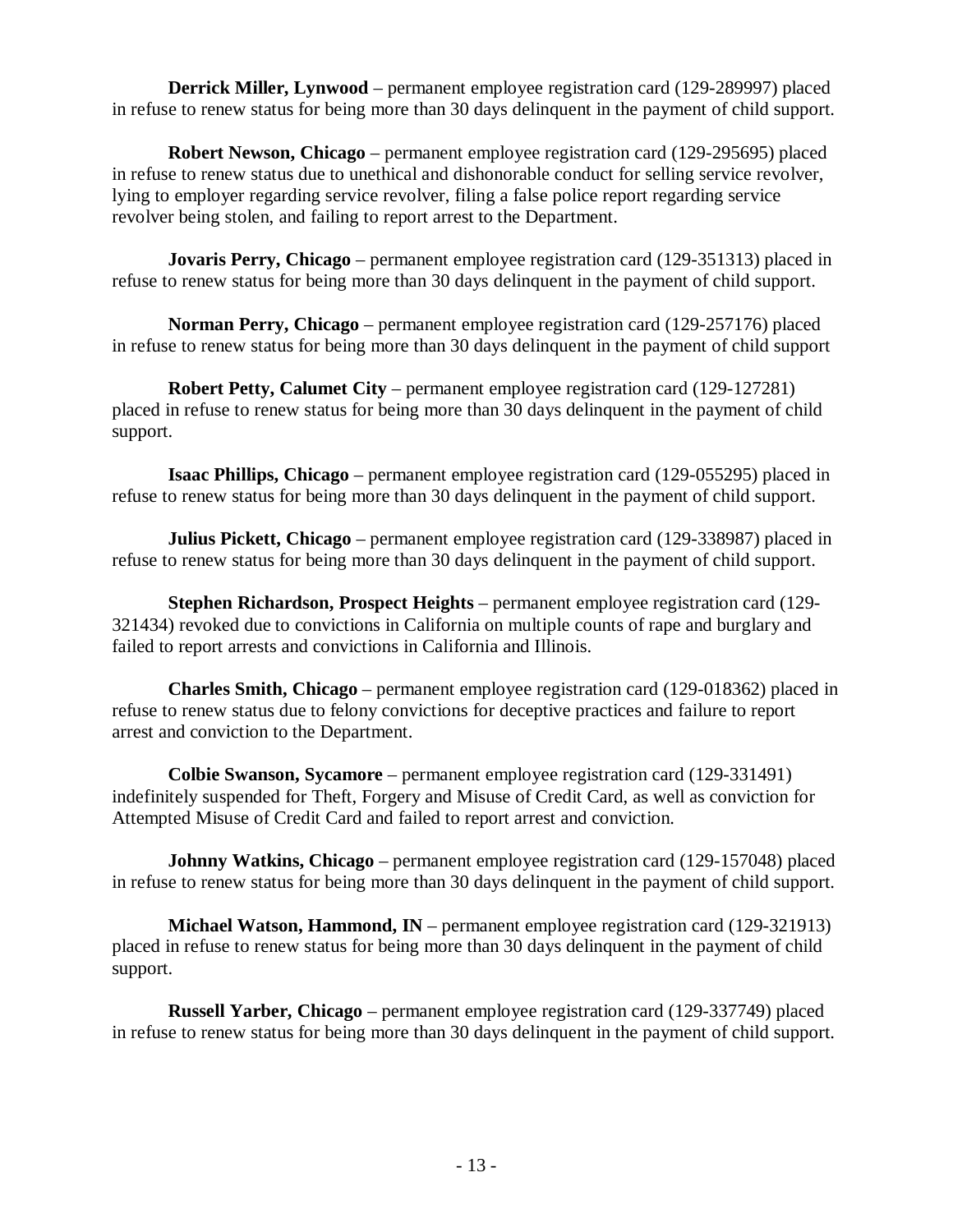# **EUTHANASIA TECHNICIAN**

**Abra Smith, Chicago** – certified euthanasia technician license (235-000162) reprimanded and fined \$500 for performing euthanasia procedures prior to being licensed as Certified Euthanasia Technician, record keeping violations and administering rabies vaccinations without appropriate veterinary supervision.

# **FUNERAL DIRECTORS & EMBALMERS**

**Otto Ali, Chicago** – funeral director and embalmer license (034-011799) revoked and fined \$10,000 based on violation of regulations (failed to file death certificates in accordance with Illinois Vital Records Act) and unprofessional conduct.

**Brandy Collins, Rockford** – funeral director and embalmer license (034-015780) placed on probation for one year and fined \$10,000 based on unprofessional conduct.

**Ronald Lack, Palos Hills** – funeral director and embalmer license (034-010683) placed on probation for 90 days and fined \$5,000 based on unprofessional conduct.

**Patrick Prignano**, **Morris –** funeral director and embalmer license (034-015453) reprimanded and fined \$2,000 based on violations of regulations (failed to file death certificate and obtain stamped burial permit in accordance with Illinois Vital Records Act and failed to obtain the required permit to transport a decedent to another state).

**Benita Slaughter, Chicago –** funeral director and embalmer license (034-012203) revoked for failure to pay the fine which was imposed by a prior Consent Order.

# **HOME INSPECTION**

**Mark Suchy, LaGrange Park** – home inspector license (450-004235) fined \$500 for completing home inspections on an expired license.

# **MASSAGE THERAPY**

**Cara Arseneau, St. Anne** – massage therapist license (227-013486) reprimanded and fined \$750 for practicing massage for compensation in Illinois, prior to being issued a massage therapist license by the Department.

**Home Spa, North Aurora** – (unlicensed), **Fang Ling Zhang, East Moline** – (unlicensed) and **Dongyun Hu, Chicago** – (unlicensed) all ordered to cease and desist unlicensed practice of massage therapy and Home Spa assessed a \$2,500 civil penalty and \$1,000 each assessed to Zhang & Hu.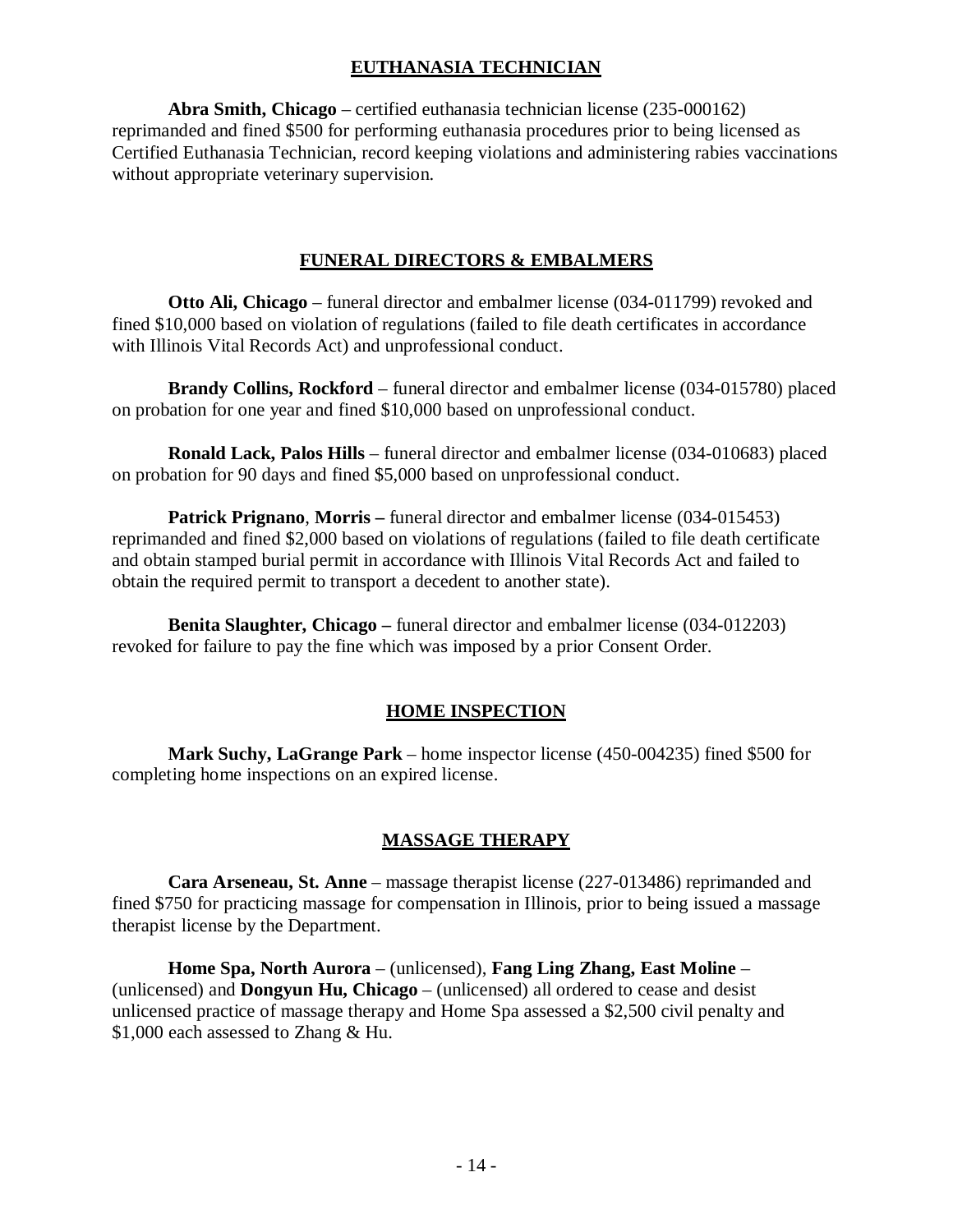#### **MEDICAL**

**Elizabeth Campbell, Champaign** – physician and surgeon license (036-072500) revoked after her California Medical License was revoked and she failed to appear or answer the Department's Complaint.

**Stephen Cullinan**, **Peoria –** physician and surgeon license (036-054675) suspended for 60 days, must place license on permanent "inactive" status and fined \$30,000 after he settled a medical malpractice lawsuit alleging failure to properly treat patient with bleeding ulcer.

**Magid Fahim, Perryville, MO** – physician and surgeon license (036-124288) placed on indefinite probation for a minimum of 12 months and fined \$5,000 for inappropriate communication in his communication with coworkers at Menard Correctional Center.

**Charles Feinstein, Northbrook** – physician and surgeon license (036-064248) reprimanded with conditions and fined \$5,000 for failure to timely release medical records to patients of his practice.

**Conrad Frey, Chicago** – physician and surgeon license (036-075186) placed in refuse to renew status based upon a sister-state discipline in California.

**Theodore Galvani, Spring Grove** – physician and surgeon license (036-089612) and controlled substance license (336-051371) temporarily suspended after his surrender of Wisconsin medical license and DEA registration as well as failure to disclose same on renewal application.

**Mark Golden**, **Chicago** – physician and surgeon license (036-072116) placed on indefinite probation for a minimum of two years and fined \$10,000 for the self-prescribing of controlled substances and inadequate controlled substance recordkeeping.

**Gregory Goldstein, Chicago –** physician and surgeon license (036-104855) reprimanded with continuing education requirements and fined \$500 after he failed to observe a two centimeter mass in a patient's spine on a MRI film.

**Omar Jaraki, Conway, SC** – physician and surgeon license (036-100277) and controlled substance licenses (336-060669 & 336-072254) permanently revoked because he was convicted of a criminal battery against a patient in the course of patient care or treatment, including any offense based on sexual conduct or sexual penetration.

**Joseph Kamaka, Wailuku, HI** – physician and surgeon license (036-125906) indefinitely suspended for issuing prescriptions for non-controlled substances for patient over internet.

**Gerson Kaplan, Chicago** – physician and surgeon license (036-034240) voluntarily placed in permanent inactive status and fined \$10,000 after he surrendered his DEA Registration for cause.

**Banio Koroma, Tinley Park –** physician and surgeon license (036-0699380) reprimanded and fined \$2,000 for fee-splitting.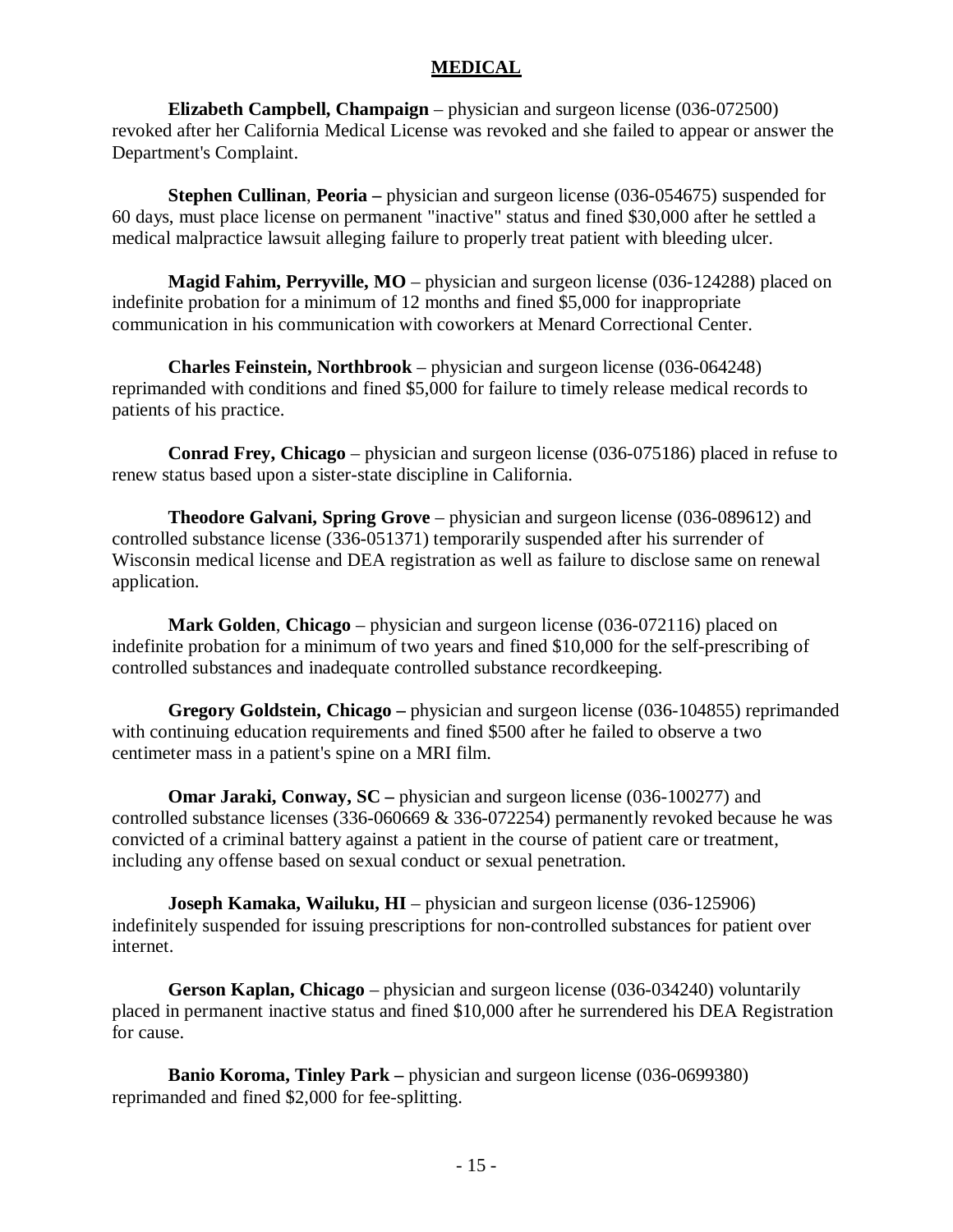**Glenn Kunkel, Rolla, MO** – physician and surgeon license (036-080041) reprimanded for prior discipline by the state of Missouri.

**Barry Lefkovitch, Quincy** – physician and surgeon license (036-0756830) and controlled substance license (336-039014) indefinitely suspended for a minimum of one year due to a sister-state discipline in the state of California.

**Evan Lyon, Chicago** – physician and surgeon license (036-1287900) placed on indefinite probation for a minimum of three years and fined \$2,500 due to his history of chemical dependence.

**Katherine Matta, Waltham, MA –** physician and surgeon license (036-114213) reprimanded and fined \$5,000 because of the failure to make a timely report to the Department of a suspension of her gynecological surgical privileges by Loyola Medical Center.

**Christopher May, Chicago** – physician and surgeon license (036-104480) and controlled substance license (336-065258) indefinitely suspended for a minimum of one year based on inappropriate prescribing of controlled substances to the patient of his practice and denial of clinical privileges at Illinois hospital.

**Guillermo Narvarte, Naples, FL** – physician and surgeon license (036-113241) reprimanded for prior discipline by the state of Florida.

**Gaylord Nordine, West Des Moines, IA** – physician and surgeon license (036-048492) and controlled substance license (336-014395) permanently revoked because he was convicted of a criminal act that required registration under the Sex Offender Registration Act.

**Miguel Ochoa, Danville** – physician and surgeon license (036-038717) and controlled substance license (336-0080420) indefinitely suspended after he surrendered his DEA Registration for cause.

**Yaseen Odeh, Palos Hills** – physician and surgeon license (036-083325) reprimanded and fined \$5,000 for failure to accurately and timely document his involvement in treatment and care of the patient.

**John Olivieri, Tinley Park** – physician and surgeon license (036-073886) and controlled substance licenses (336-037444 & 336-083855) indefinitely suspended for a minimum of one year and effective retroactive to date of temporary suspension, February 15, 2013 for obtaining and dispensing numerous controlled substances to friends, family and neighbors without maintaining any records.

**Kenneth Primm, Decatur** – physician and surgeon license (036-088527) suspended for being more than 30 days delinquent in the payment of child support.

**Thomas Radecki, Clarion, PA** – physician and surgeon license (036-059814) placed in refuse to renew status for sister-state discipline in the state of Pennsylvania.

**Subir Ray, Shenandoah, IA** – physician and surgeon license (036-084769) indefinitely suspended after his Pennsylvania Medical License was placed on probation and he failed to appear or file an answer to the Department's Complaint.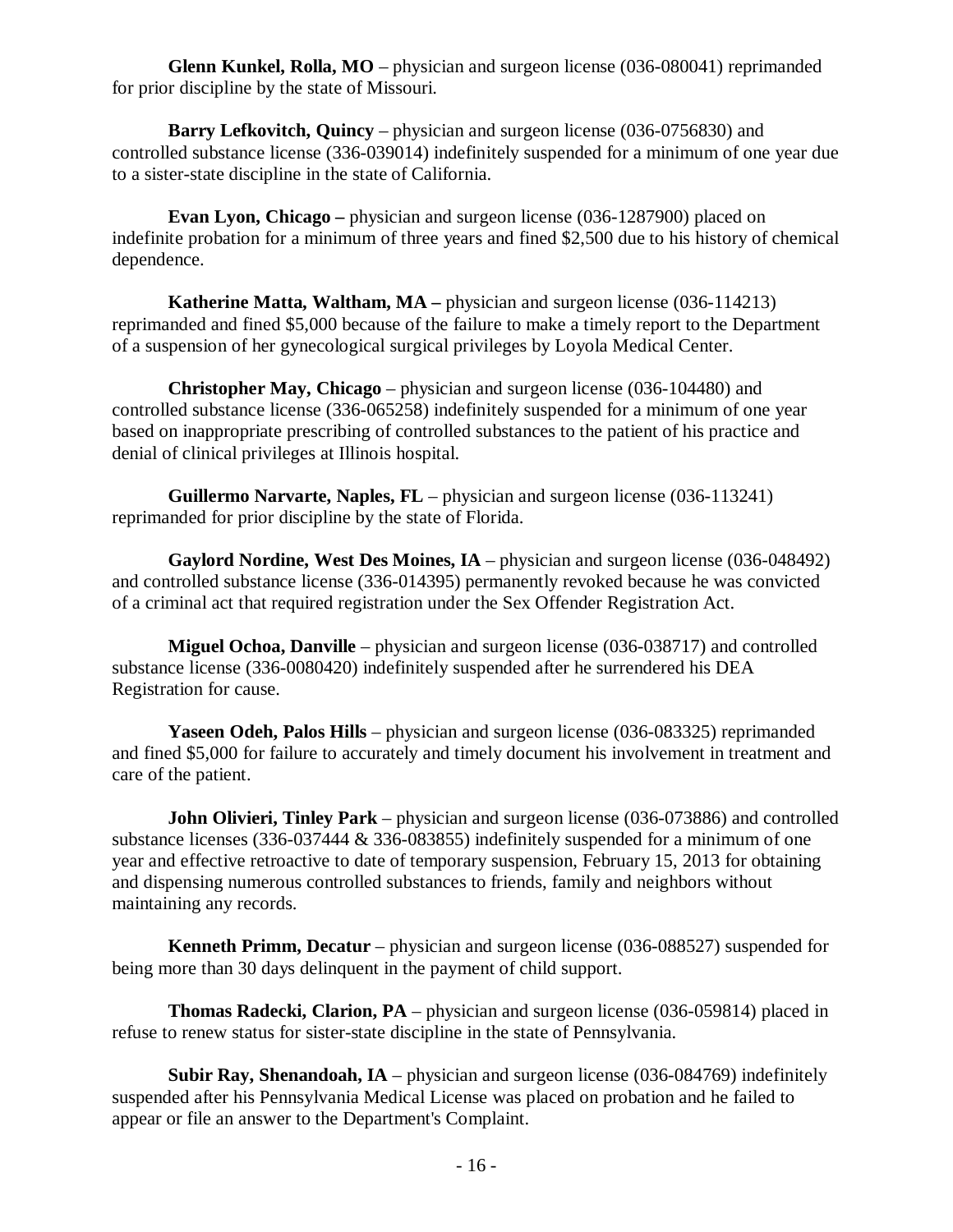**Mark Savage, Jacksonville** – physician and surgeon license (036-097359) reprimanded and fined \$2,500 for his failure to timely release medical records to patients of his practice after the closure of the practice.

**Amit Waghray, Phoenix, AZ** – physician and surgeon license (036-126636) reprimanded due to a sister-state discipline in the state of Arizona.

**Barbara Wojcik, Setauket, NY** – physician and surgeon license (036-089400) placed in refuse to renew status for sister-state discipline in the state of Texas.

**Donald Yakel, Springfield** – physician and surgeon license (036-092557) placed on indefinite probation for a minimum of five years and fined \$20,000 for failure to comply with the terms of his Department Probation.

**Mahmoud Yassin, Robinson** – physician and surgeon license (036-083286) and controlled substance license (336-045570) summarily suspended after he plead guilty to obstruction of a criminal investigation of health care offense.

**Andrew Carr, Lake in the Hills** – chiropractor license (038-008417) indefinitely suspended for unprofessional conduct, fraud in obtaining fees, and filing false records.

**Jeffrey Dickhut, Carlock** – chiropractor license (038-009648) reprimanded and fined \$1,000 for his failure to properly designate himself as a Doctor of Chiropractic in advertisement.

**James Phillips, Granite City** – chiropractor license (038-011351) indefinitely suspended for failing to comply with the terms of the Order Requiring Presence of Chaperone During Patient Encounters and for inappropriate contact with three female patients.

**Kirk Price, Springfield** – chiropractor license (038-005712) indefinitely suspended for a minimum of 12 months for his failure to comply with the terms and conditions of the Department's Probation.

**Advanced Laser Body Care Institute, Naperville** – (unlicensed) ordered to cease and desist unlicensed practice of medicine, including but not limited to, performing laser hair removal and laser cellulite reduction and assessed a \$500 civil penalty and **Alicja E. Bartosik, Naperville** – (unlicensed) ordered to cease and desist the unlicensed practice of medicine, including but not limited to, laser hair removal and laser cellulite reduction and assessed a \$1,000 civil penalty.

**Bryan Day, Richton Park** – (unlicensed) ordered to cease and desist the unlicensed practice of medicine and assessed a \$5,000 civil penalty.

**Spa Medica, Chicago** – (unlicensed) and **Helene Gilman March, Chicago** – (unlicensed) ordered to cease and desist the unlicensed practice of medicine, including but not limited to, performing laser hair removal and other medical procedures without supervision by a licensed physician and spa assessed a \$2,000 civil penalty.

# **NURSING**

**Jonathan Albios, Chicago** – registered nurse license (04-1273853) suspended for 30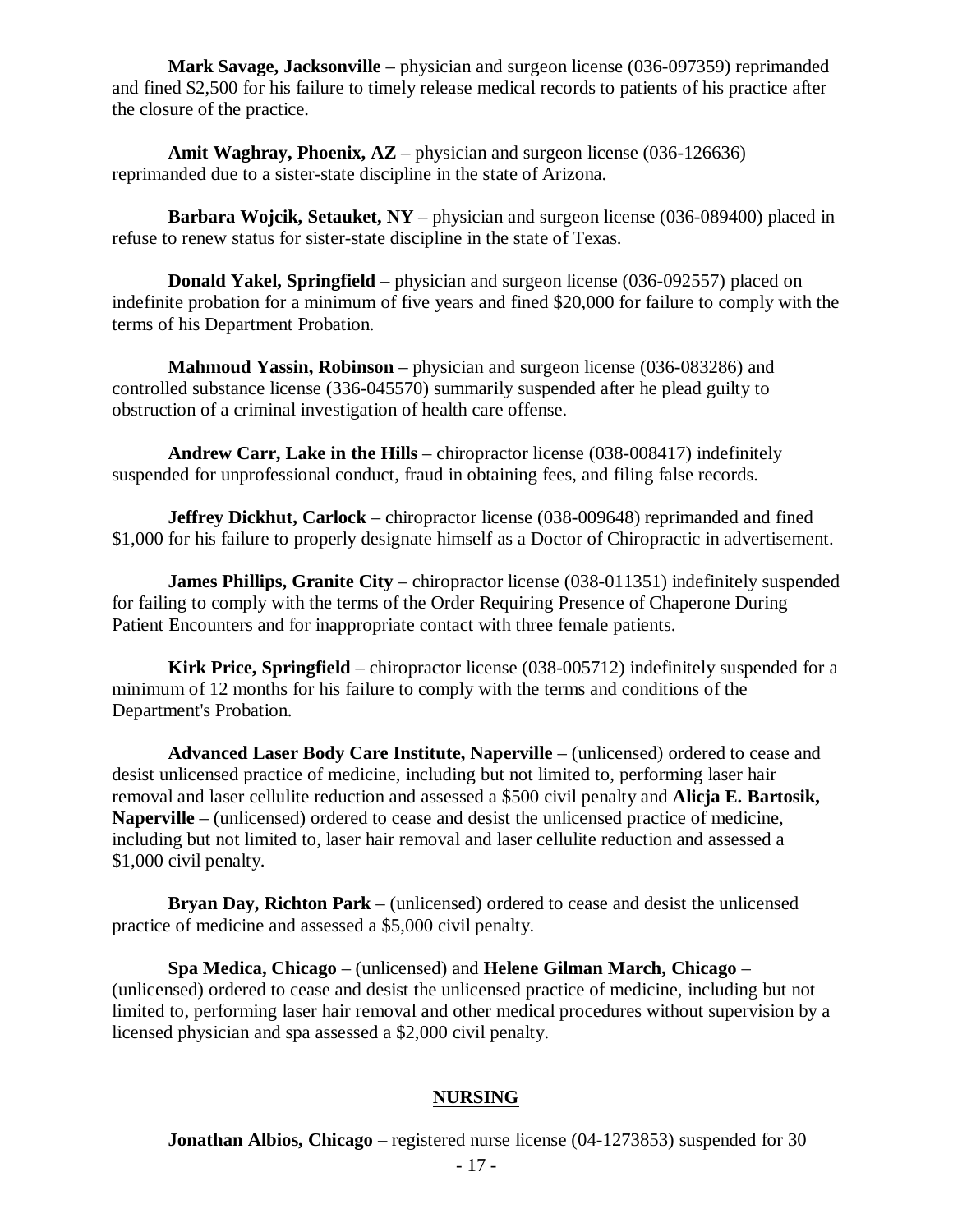days, followed by indefinite probation for a minimum of three years based on unprofessional conduct in contacting a former patient through social media.

**Rebekah Backowski, St. Louis, MO** – registered nurse license (041-409805) issued with reprimand due to sister-state disciplines imposed by California and Missouri based on administration of a discontinued medication.

**Linda Birch, Mesa, AZ** – registered nurse license (041-409789) issued with reprimand due to sister-state discipline imposed by Arizona based on changing the form of medication from tablet to liquid without a physician's order.

**Laura Bolen, Rome City, IN** – registered nurse license (041-409806) issued with reprimand for a sister-state discipline.

**Dana Bower, Catlin** – registered nurse license (041-271161) restored to indefinite probation with work restrictions and a minimum of one year effective upon payment of fees, filing of forms and completion of continuing education.

**Kiersty Corzatt, Knoxville** – registered nurse license (041-281830) suspended for 30 days, followed by indefinite probation for a minimum of two years based on a Class A Misdemeanor conviction for Theft in Knox County, IL entered on December 6, 2012.

**Patti Franklin, Richton Park** – registered nurse license (041-359131) placed on indefinite probation for a minimum of three years as a result of having pleaded guilty in January 2011 to Driving Under the Influence of Alcohol and having been sentenced to Conditional Discharge and in December 2011 having failed to charge an admission at a facility.

**Christina Hammell, Roscoe** – registered nurse license (041-281579) renewed/restored to indefinite probation with work restrictions for a minimum of three years.

**Jeremy Harbison, New Athens** – registered nurse license (041-324512) restored to indefinite probation with work restrictions for a minimum of three years.

**Kelly Hawk, Ottawa** – registered nurse license (041-326687) automatically, indefinitely suspended for a minimum of six months due to a violation of probation.

**Stephanie Imrisek, Oak Lawn** – registered nurse license (041-327726) restored to indefinite probation after defaulted on an Illinois educational loan and has now entered into a repayment agreement.

**Steven Joho, Manhattan** – registered nurse license (041-409807) issued with reprimand for a December 2001 criminal felony drug conviction for Furnishing a Controlled Substance and for 2003 sister-state disciplinary actions imposed by the Nevada and Colorado Nursing Boards.

**Laurel Kaiser, East Peoria** – registered nurse license (041-356064) automatically, indefinitely suspended for a minimum of 12 months due to a violation of probation.

**Lena McNichols, Elgin** – registered nurse license (041-386689) reprimanded for unprofessional conduct and failure to report termination.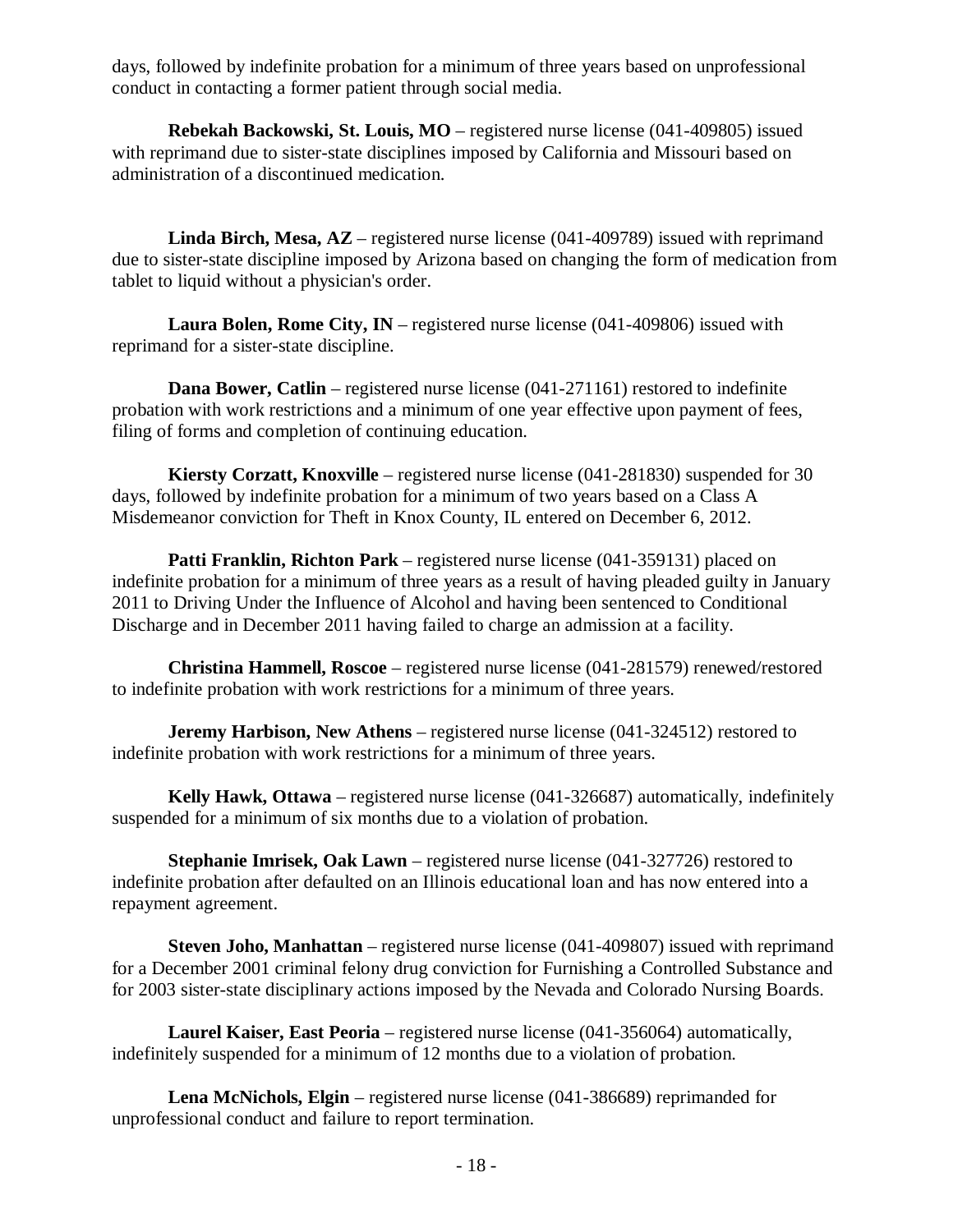**Joshua Meyer, Urbana** – registered nurse license (041-361875) indefinitely suspended for a minimum of one year for failure to chart the withdrawal of controlled substances.

**Valerie Michals, Hanover Park** – registered nurse license (041-157114) reprimanded for having falsified a prescription for Hydrocodone and failing to report having been terminated.

**Rebecca Modesty, Ottawa** – registered nurse license (041-369610) reprimanded due to her failure to exercise nursing judgment in an emergent situation.

**Susie Paxton, Aurora** – registered nurse license (041-222464) restored to probation for two year effective upon payment of fees, filing of forms and completion of continuing education.

**Rebecca Root, Colchester** – registered nurse license (041-325169) automatically, indefinitely suspended for a minimum of 12 months due to a violation of probation.

**Julie Sanner, Columbus, OH** – registered nurse license (041-358122) placed on indefinite probation for a minimum of one year as a result of a sister-state discipline.

**Sandra Scarce, Tucson, AZ** – registered nurse license (041-217758) automatically, indefinitely suspended for a minimum of six months because she failed to comply with the terms and conditions of a probationary status imposed on March 3, 2007; failed to submit to monthly reports and/or self-reports and voluntarily surrendered her Arizona license on August 29, 2012.

**Kristin Spiru, Hobart, IN** – registered nurse license (041-380603) indefinitely suspended for a minimum of one year for having pled guilty to Felony Possession of a Controlled Substance.

**Conni Staker, Grove Land** – registered nurse license (041-207005) restored to indefinite probation for a minimum of three years effective upon payment of fees and filing of forms.

**Timothy Stovall, Elgin** – registered nurse license (041-323050) reprimanded and fined \$500 for failure to submit to a screen.

**Robert Weeks, Valparaiso, IN** – registered nurse license (041-312638) indefinitely revoked for a minimum of three years due to his termination from employment by Advocate Trinity Hospitals in Valparaiso, IN based on narcotic discrepancies.

**Kevin White, Chicago** – registered nurse license (041-325455) automatically, indefinitely indefinitely suspended for a minimum of 12 months due to a violation of probation.

**Crystal Bell, Lincoln** – licensed practical nurse license (043-084970) placed in refuse to renew status for being more than 30 days delinquent in the payment of child support.

**Jamyra Bew, Springfield** – licensed practical nurse license (043-116693) issued with reprimand for a June 2003 criminal felony drug possession conviction.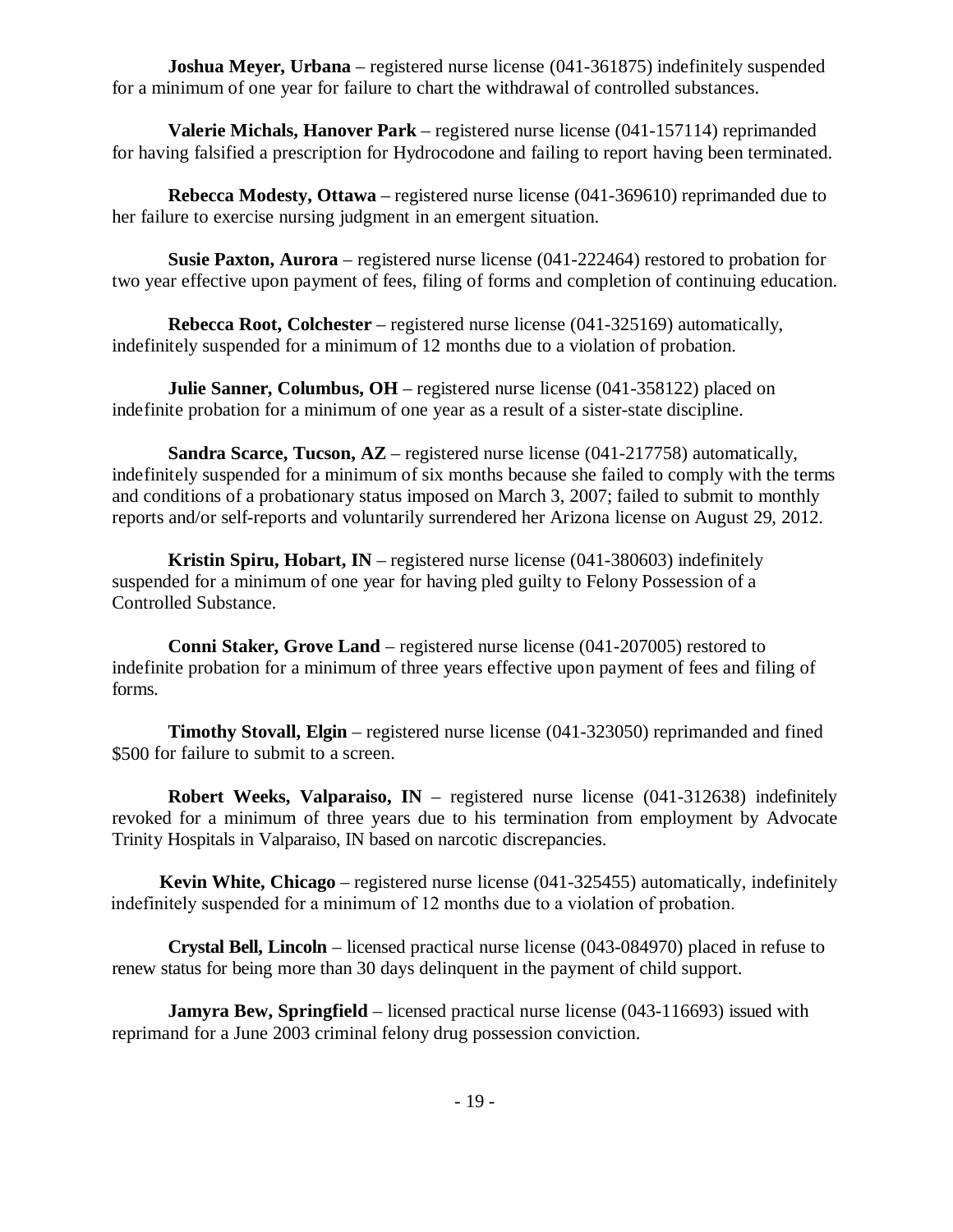**Suzanne Fox, Rantoul** – licensed practical nurse license (043-080190) automatically, indefinitely suspended for a minimum of 12 months due to a violation of probation.

**Marty Himebaugh, Lake in the Hills** – licensed practical nurse license (043-038111) permanently revoked for the criminal neglect of a long term care facility resident.

**Jeanette Juliao, Beloit, WI** – licensed practical nurse license (043-116694) issued with reprimand for a sister-state discipline.

**Amanda Kidwell, Oblong** – licensed practical nurse license (043-112512) restored to indefinite probation after defaulted on an Illinois educational loan and has now entered into a repayment agreement.

**Susan Lawler, Crown Point, IN** – licensed practical nurse license (043-084925) placed in refuse to renew status for a sister-state discipline.

**Dana Lewis, Pittsfield** – licensed practical nurse license (043-086000) restored to probation after defaulted on an Illinois educational loan and has now entered into a repayment agreement.

**Jill Millette, Emden** – licensed practical nurse license (043-086083) suspended for three months, followed by indefinite probation for a minimum of three years after she pleaded guilty to misdemeanor Theft and was sentenced to supervision for 24 months.

# **NURSING HOME ADMINISTRATOR**

**Catherine Brookshire, Springfield** – nursing home administrator license (044-005144) indefinitely suspended for a minimum of six months for failing to monitor a resident for inappropriate sexual behavior.

# **OPTOMETRY**

**Tram Data, LLC, Coplay, PA** – mail order ophthalmic provider license (210-000049) fined \$2,500 for attempting to dispense contact lenses to a member of the public in Illinois, prior to becoming licensed.

**Citgo Gas Station, Springfield** – (unlicensed) ordered to cease and desist the unlicensed practice of optometry and assessed a \$500 civil penalty.

**Hot Rags, LaGrange** – (unlicensed) assessed a \$5,000 civil penalty and to refrain from unlicensed practice of optometry.

**M & M Dollar Plus Inc, Waukegan** – (unlicensed) ordered to cease and desist the unlicensed practice of optometry and assessed a \$5,000 civil penalty.

**NY Fashion, Inc., Champaign** – (unlicensed) ordered to cease and desist unlicensed practice of optometry and assessed a \$5,000 civil penalty.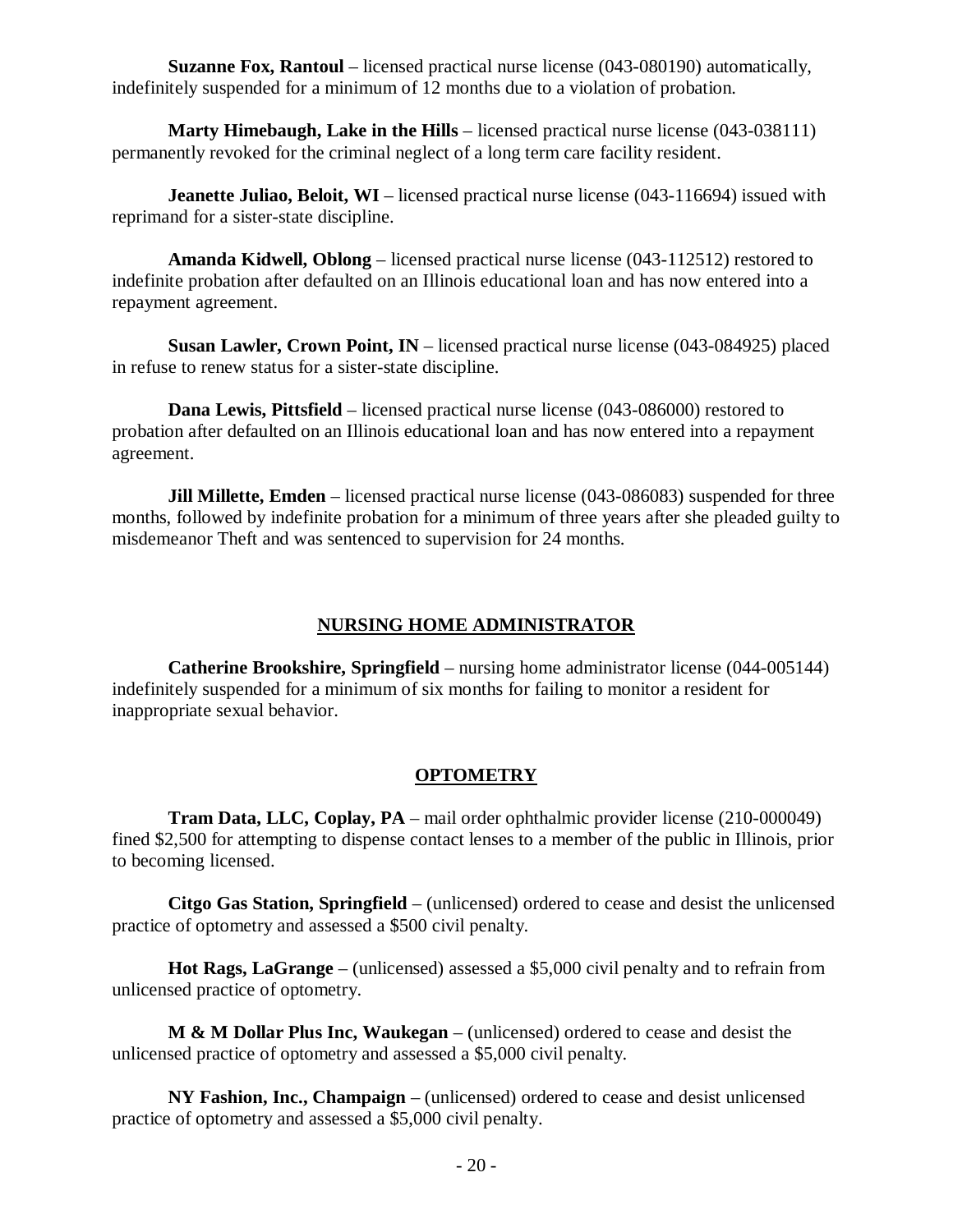# **PHARMACY**

**Ronda Bayne, Moline** – pharmacy technician license (049-208177) placed in refuse to renew status for being more than 30 days delinquent in the payment of child support.

**Daniel Behrendt, Schaumburg** – pharmacy technician license (049-213827) suspended for being more than 30 days delinquent in the payment of child support.

**Nicole Dyer, Ashland** – pharmacy technician license (049-163770) placed in refuse to renew status after the Department received information that she diverted controlled substances from her former pharmacy employer by engaging in conduct including forging prescriptions.

**David Haines, Glen Carbon** – pharmacy technician license (049-205328) indefinitely suspended for a minimum of two years after information came to the Department's attention indicating that he admitted and was subsequently terminated by his employer for diversion of controlled substances, specifically hydrocodone and alprazolam, for personal use. Related to said conduct, pleaded guilty to the charge of unlawful possession of a controlled substance on or about December 3, 2012.

**Jordan Landry, Chicago** – pharmacy technician license (049-186625) permanently revoked for the arrest and charge of illegal substances, and controlled substances without a physician's authorization.

**Anwar Lawson, Kankakee** – pharmacy technician license (049-203611) placed in refuse to renew status for being more than 30 days delinquent in the payment of child support.

**Tammy Maurer, Loves Park** – pharmacy technician license (049-068810) placed in refuse to renew status due to being convicted of unlawful possession of controlled substances on December 30, 2003 in the Circuit Court of Boone County, Illinois.

**Erica Price, Shelbyville** – pharmacy technician license (049-126678) placed in refuse to renew status after the Department received information that she diverted controlled substances from her former pharmacy employer and, related to said conduct, pleaded guilty to the charge of Possession of a Controlled Substance.

**Judith Vishneski, Elgin** – pharmacy technician license (049-123532) placed in refuse to renew status due to being found guilty of unlawful financial exploitation of the elderly and forgery.

**Wendy White, Springfield** – pharmacy technician license (049-213758) placed in refuse to renew status for being more than 30 days delinquent in the payment of child support.

**Daina Bowser**, **Mundelein** – pharmacist license (051-039389) placed on indefinite probation for a minimum of five years after information came to the Department's attention indicating that she was terminated from her pharmacist position due to diversion of controlled substances for self-use and then pleaded guilty to a misdemeanor for Attempted Unlawful Possession of Controlled Substances.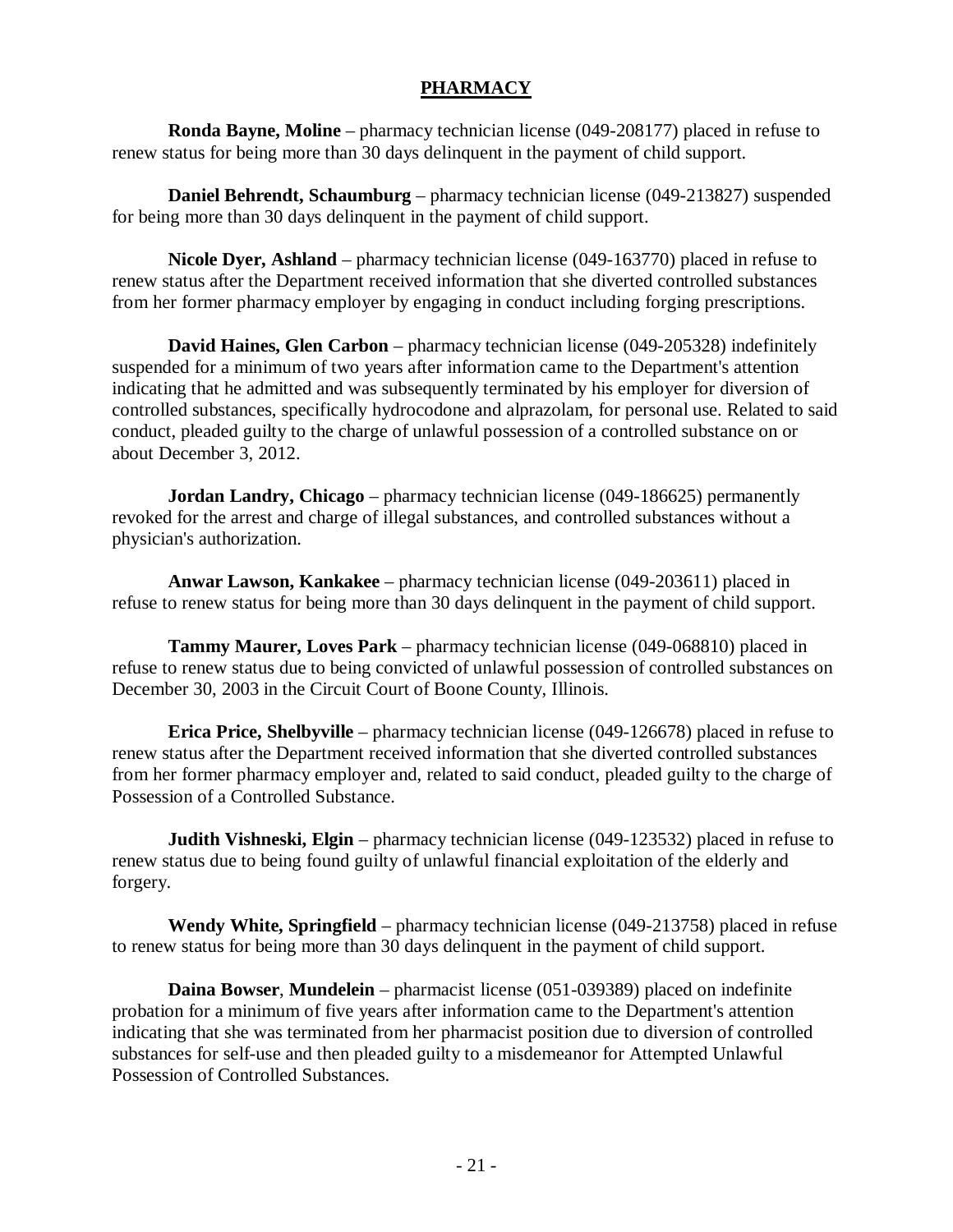**Sanford Foreman**, **Kildeer** – pharmacist license (051-029164) reprimanded for allowing the unlicensed practice of pharmacy.

**Joel Gostomelsky, Deerfield** – pharmacist license (051-033247) restored to probation for one year effective upon payment of fees and filing of forms.

**James Haney, Wales, WI** – pharmacist license (051-286145) suspended for three months after his Wisconsin pharmacist license was suspended for three months for, at least in part, diverted controlled substances from his former pharmacy employer and he failed to report the discipline to the Department within 60 days.

**Jody Piet, Orland Park** – pharmacist license (051-035457) reprimanded after the Department received information indicating that she, while serving as a pharmacist-in-charge, engaged in conduct including but not limited to removing medication from her pharmacy without payment and adjusting a controlled substances inventory to reconcile an apparent loss when she did not have a basis to do so.

**A & T Pharmacy Inc., Chicago** – pharmacy license (054-0017624) placed on probation for three years and fined \$3,000, **Lourdes Cabral, Chicago** – pharmacist license (051-031922) placed on probation for three years after the pharmacy, where Ms. Cabral serves as pharmacistin-charge, failed to dispense drugs in good faith in that the pharmacy filled prescriptions written by physicians for patients who placed orders for drugs by preparing medical questionnaires using the internet and **Arnold L. Einbinder, Mundelein** – pharmacist license (051-025032) reprimanded for said conduct and for denying to a Department investigator that the pharmacy engaged in internet activities.

**Jean-Pierre Jean Inc., Homewood** – pharmacy license (054-013140) previous probation extended for an additional year and fined \$3,000 and **Elma J. Jean, Hazel Crest** – pharmacist license (051-030023) extended an additional year after filed an application to change the location of the pharmacy and then the pharmacy ceased operation without notice to the Department in violation of their probation.

**Low Cost Providers, Inc., Chicago** – (unlicensed) ordered to cease and desist the unlicensed practice of pharmacy for advertising the sale of medication and said advertisement utilizes the symbol Rx.

# **REAL ESTATE**

**Filip Cejovic, Chicago** – real estate managing broker license (471-016719) reprimanded and fined \$500 for failure to retain documentation required under the act and failure to produce records for a broker examination.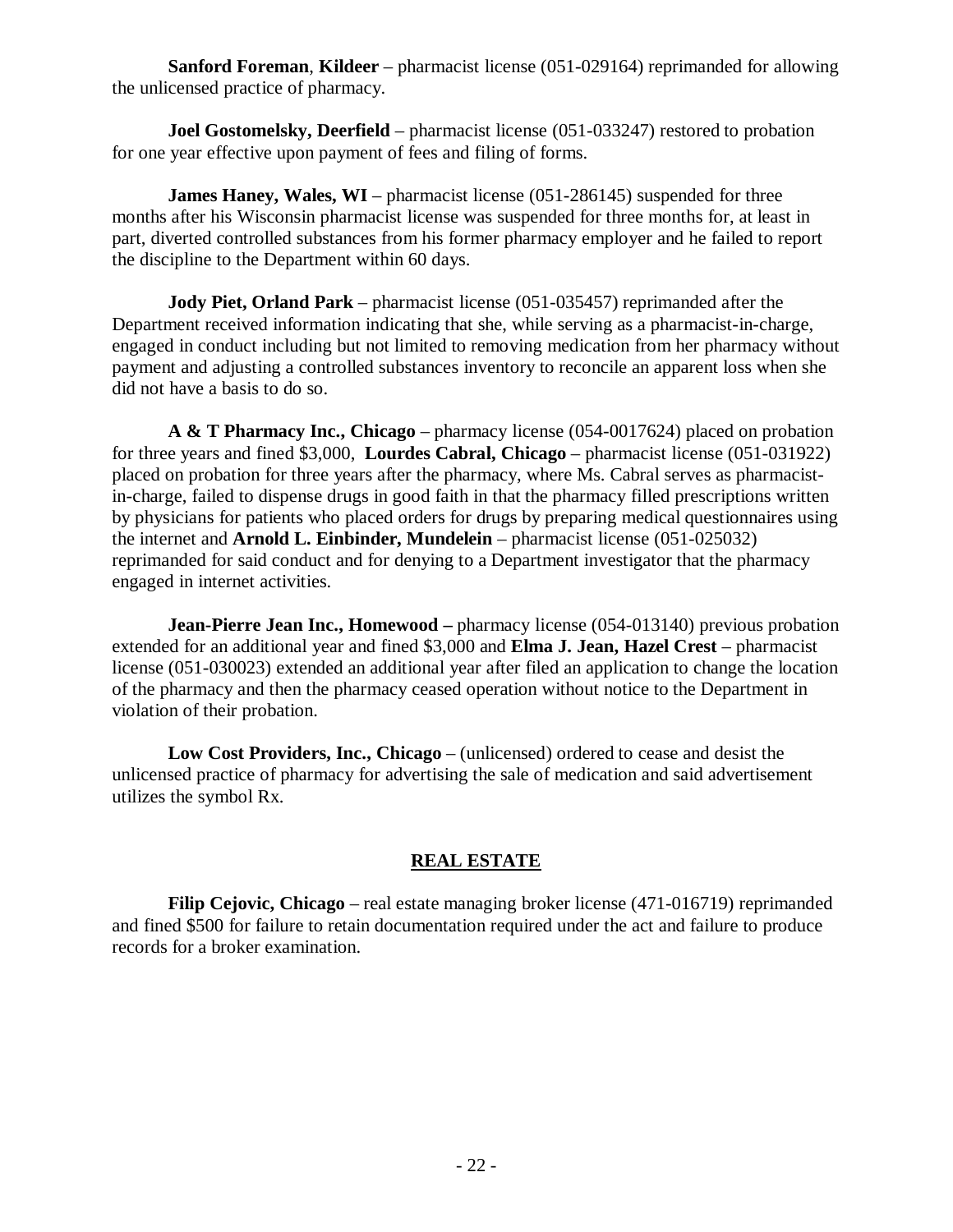**James Durante, Elgin** – real estate managing broker license (471-008845) reprimanded and fined \$2,000 for renting real estate property without a valid lease agreement; failing to obtain a signed dual agency agreement from both parties; failing to deposit rental and security deposits into an escrow account; comingling rental payments for the subject property with funds for Respondent's real estate company; and failing to properly disclose the subject property as tenant occupied on his MLS listing for the subject property.

**Jerome Feldott, Naperville** – real estate managing broker license (471-017432) revoked for being convicted of theft, a class two felony.

**Robert Proue, Schaumburg** – real estate broker license (475-145963) revoked for falsifying his application in that he failed to disclose numerous felony convictions.

**Loretta Grigler, Chicago** – (unlicensed) ordered to cease and desist the unlicensed practice of real estate.

**Cagan Management, Skokie** – real estate broker corporation license (478-025616) reprimanded and fined \$5,000 and **Michael Daniels, Skokie** – licensed real estate managing broker license (471-011554) reprimanded for failing to remit a terminated license to the Department within two days, failing to maintain a separate and distinct office for Cagan Realty, Inc.; and aiding and abetting the unlicensed practice of real estate, in that Daniels allowed unlicensed personnel at branch offices to sign lease agreements and accept rent on behalf of Cagan Management Group, Inc.

**Jose Garcia, Highland, IN** – (unlicensed) **and Garcia and Maranatha Real Estate,**  Highland, IN – (unlicensed) ordered to cease and desist unlicensed practice of real estate brokerage, sales or leasing.

**Jerrilyn Hoffman, Mount Prospect** – (unlicensed) ordered to cease and desist the unlicensed practice as a community association manager.

**Albert Marton, Chicago** – (unlicensed), **LMB Properties, Chicago** – (unlicensed) and **KMA Construction, Chicago** – (unlicensed) ordered to cease and desist unlicensed practice of real estate brokerage and each assessed a \$2,500 civil penalty.

# **ROOFING CONTRACTORS**

**Academy Roofing & Sheet Metal of the Midwest, Inc., Des Moines, IA** – roofing contractor license (104-016386) reprimanded and fined \$5,000 based on violation of Act (practiced roofing contracting prior to licensure).

**C K Construction, Robinson** – roofing contractor license (104-013311) reprimanded and fined \$2,500 based on failure to affix license number to bids and contracts and unprofessional conduct.

**Flynn's Seamless Gutters, LLC, Glen Carbon** – roofing contractor license (104- 015937) reprimanded and fined \$1,000 based on violation of Act (practiced roofing contracting prior to licensure).